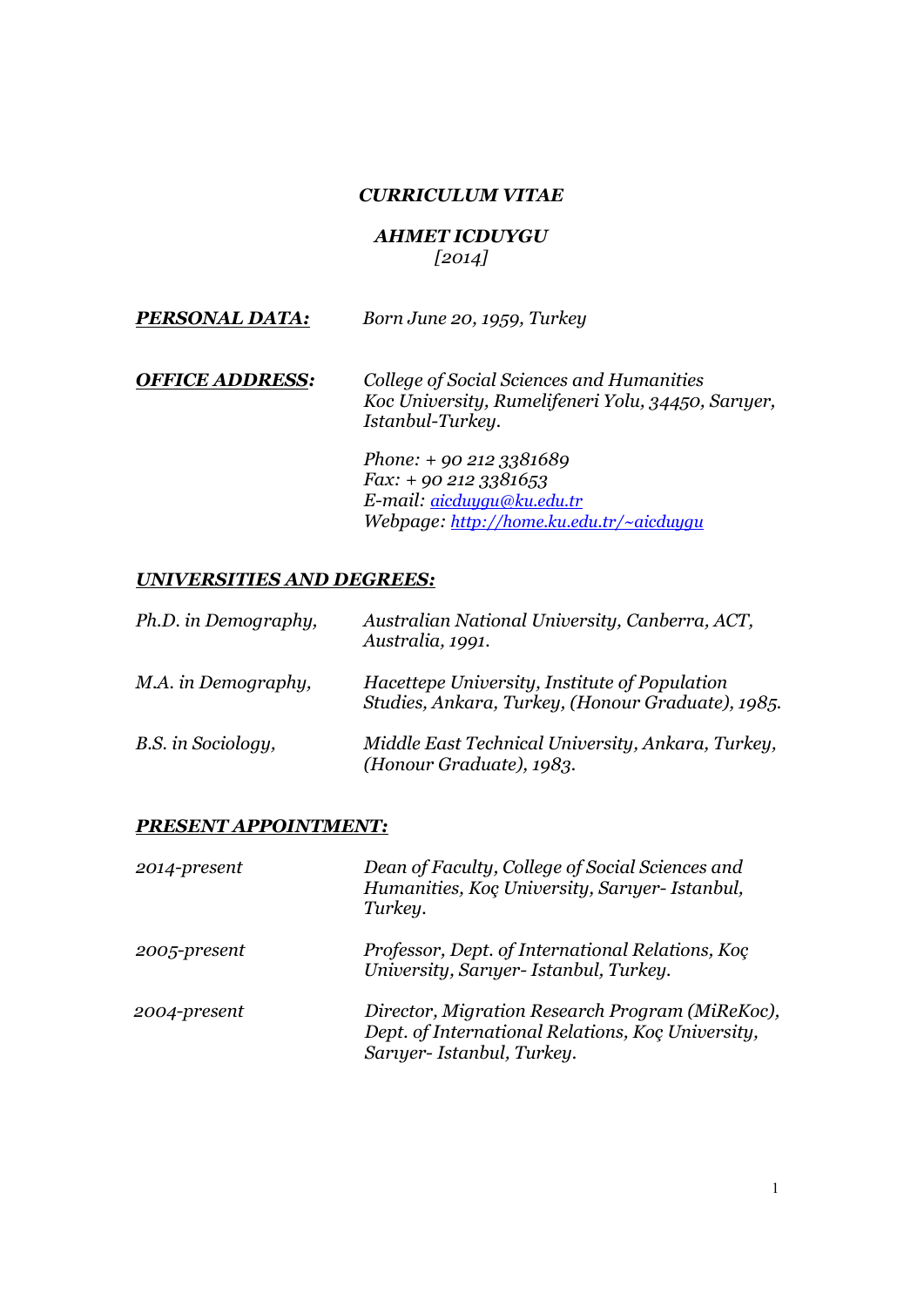# *ADMINISTRATIVE EXPERIENCE:*

| 2014-present | Dean of Faculty, College of Social Sciences and<br>Humanities, Koç University, Sarıyer- Istanbul,<br>Turkey.                               |
|--------------|--------------------------------------------------------------------------------------------------------------------------------------------|
| 2004-present | Director, Migration Research Program (MiReKoc),<br>Dept. of International Relations, Koç University,<br>Istanbul, Turkey.                  |
| 2008-2011    | Member, Faculty Administration Board, College of<br>Social Sciences and Humanities, Istanbul, Koc<br>University, Turkey.                   |
| 2005-2008    | Coordinator, Dept. of International Relations, Koç<br>University, Istanbul, Turkey.                                                        |
| 2002-2003    | Associate Chairperson, Department of Political<br>Science and Public Administration, Bilkent<br>University, Ankara, Turkey.                |
| 2000-2003    | Member, Faculty Administration Board, Faculty of<br>Economics, Administrative and Social Sciences,<br>Bilkent University, Bilkent, Ankara. |
| 1996-1998    | Associate Chairperson, Department of Political<br>Science and Public Administration, Bilkent<br>University, Ankara, Turkey.                |

# *ACADEMIC EXPERIENCE:*

| 2005-present | Professor, Dept. of International Relations, Koç<br>University, Saruyer- Istanbul, Turkey.                           |
|--------------|----------------------------------------------------------------------------------------------------------------------|
| 2010-2011    | Visiting Fellow, Robert Schuman Centre for<br>Advanced Studies, European University Institute,<br>Florence, Italy.   |
| 2003-2005    | Associate Professor, Dept. of International<br>Relations, Koç University, Sariyer-Istanbul,<br>Turkey.               |
| 1996-2003    | Associate Professor, Dept. of Political Science and<br>Public Administration, Bilkent University, Ankara,<br>Turkey. |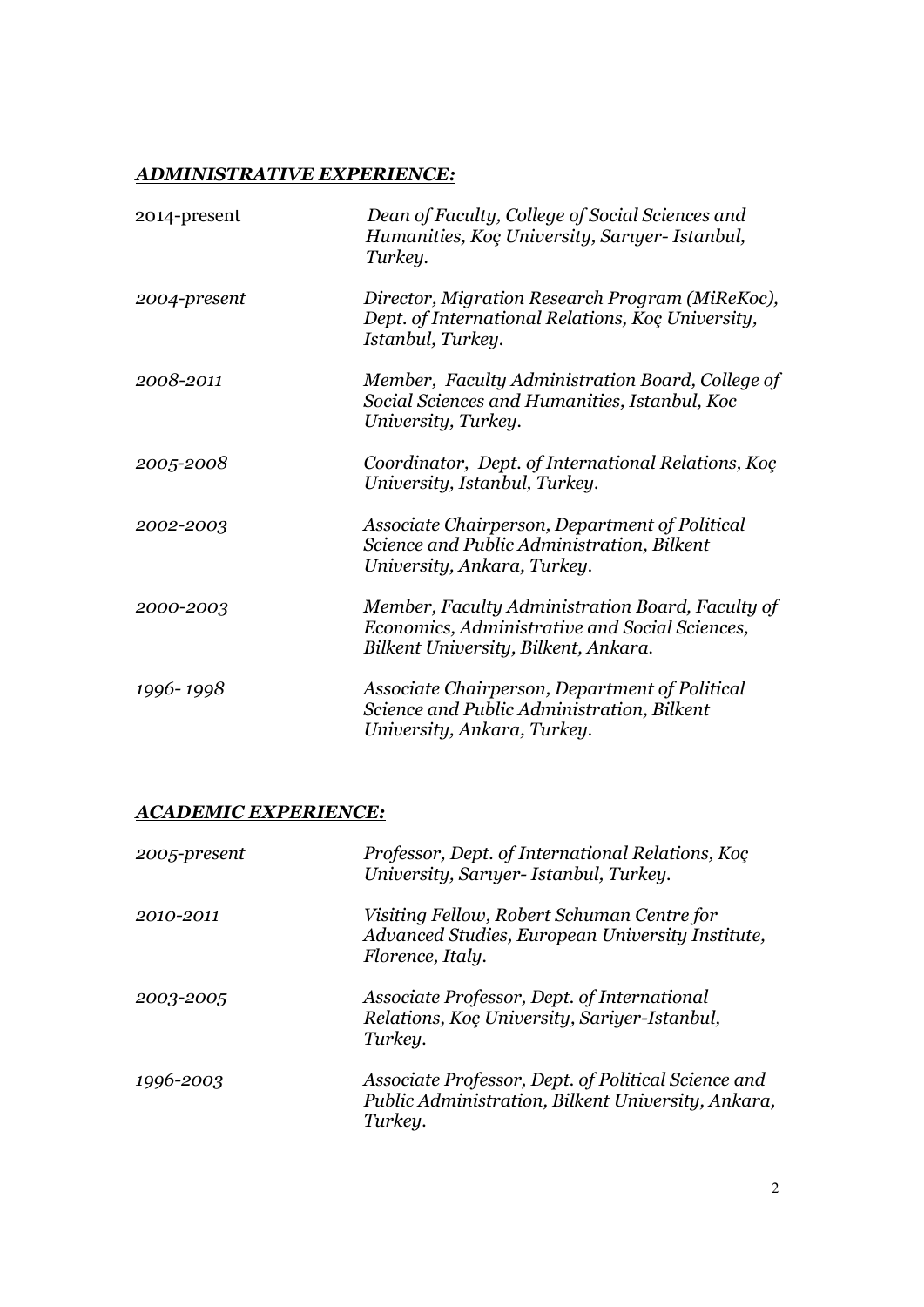| 1998-2001 | Visiting Fellow, Centre for Research in Ethnic<br>Relations, the University of Warwick, Coventry, UK                                                              |
|-----------|-------------------------------------------------------------------------------------------------------------------------------------------------------------------|
| 1999-2000 | Visiting Associate, Cathie Marsh Centre for Census<br>and Survey Research, University of Manchester,<br>Manchester, UK.                                           |
| 1992-1996 | Assistant Professor, Dept. of Political Science and<br>Public Administration Bilkent University, Ankara,<br>Turkey.                                               |
| 1990-1991 | Post-doctoral Fellow, Centre for Research in<br>International Migration and Ethnic Relations,<br>Stockholm University, Stockholm, Sweden.                         |
| 1986-1990 | Ph.D. Scholar and Research Assistant, Demography<br>and Sociology, Research School of Social Sciences,<br>Australian National University, Canberra,<br>Australia. |
| 1984-1985 | Research Assistant, Hacettepe University, Institute<br>of Population Studies, Ankara, Turkey.                                                                     |

# *MAJOR RESEARCH EXPERIENCE:*

| 2014- present | Transnational Migration in Transition:<br>Transformative Characteristics of Temporary<br>Mobility of People EURA-NET – EU- $FP7$                                                               |
|---------------|------------------------------------------------------------------------------------------------------------------------------------------------------------------------------------------------|
| 2013-present  | Project on 'Learning for Female African Migrants'<br>Solidarity LeFAMSol'- EU lifelearning programme                                                                                           |
| 2013-present  | Project on 'Integration and international<br>migration: pathways and integration policies' - EU<br>$-FP7$                                                                                      |
| 2012-present  | <b>Project on 'Migrants' Tendencies Towards</b><br>Naturalization in Turkey: Perceptions and<br>Experiences' - The Scientific and Technological<br><b>Research Council of Turkey (TUBITAK)</b> |
| 2012-2014     | Project on 'The Russian-Turkish Migratory System:<br>Methods of Estimations and Forecasting in<br>Migration Flows' - The Scientific and Technological<br>Research Council of Turkey (TUBITAK)  |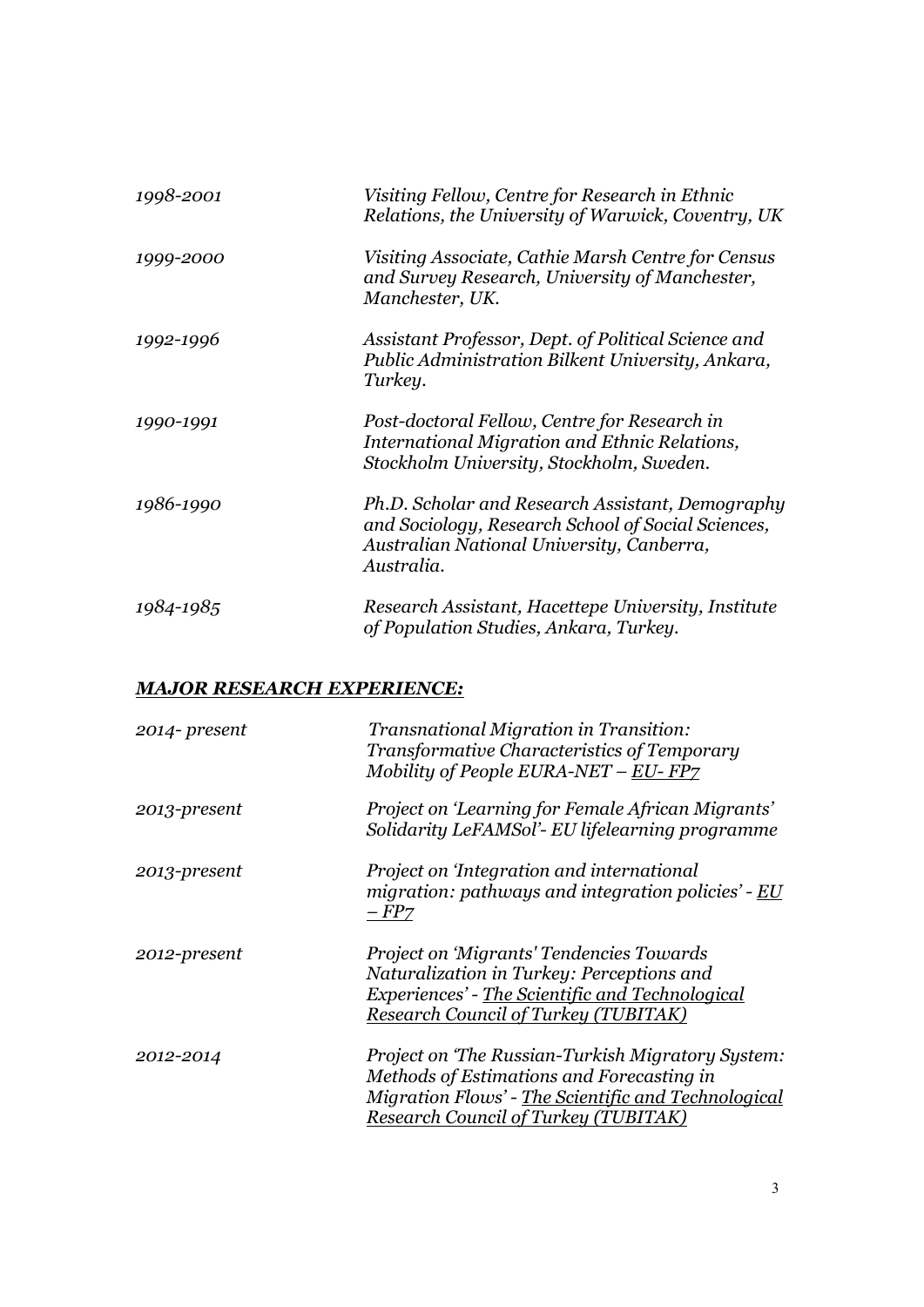| 2010-2013 | Project on 'EUMAGINE - Imagining Europe from<br>the outside' - $EU - FPZ$                                                                                            |
|-----------|----------------------------------------------------------------------------------------------------------------------------------------------------------------------|
| 2011-2012 | Project on ': Institutional Reform Plan:<br>Readmission and Visa Facilitation Agreement<br>Between the EU and Azerbaijan' $-EU$ and<br><u> Azerbaijani Goverment</u> |
| 2010-2011 | Project on 'Assessment of a Possible Readmission<br>Agreement Between the EU and Turkey' $-EU$ and<br>M o I                                                          |
| 2009-2010 | Project on 'Civil Society in Turkey, 2nd STEP' - Third<br><u>Sector Foundation of Turkey</u>                                                                         |
| 2008-2009 | Project on "Irregular Border-crossings: Mexico-<br>USA and Turkey-Greece Borders" – German<br>Marshall Fund of the United States (GMF)                               |
| 2008-2010 | Project on "Urban Management of International<br>Migration, Turkey, Italy, and Spain" (MUIM-TIE)<br><u>– EU – Civil Society Dialogue</u>                             |
| 2008-2010 | Project on "Transnationalism" (TRANS-NET) – EU<br>$-FPZ$                                                                                                             |
| 2007-2009 | Project on "Policies of Immigration and Emigration<br>in Turkey, 1923-2023" – The Scientific and<br><b>Technological Research Council of Turkey</b><br>(TUBITAK)     |
| 2005-2006 | Project on 'Civi l Society in Turkey, 1st STEP' - Third<br><u>Sector Foundation of Turkey</u>                                                                        |
| 2003-2004 | Project on 'Labour Consequences of Irregular<br>Migration in Turkey' - International Labour<br><b>Organization</b>                                                   |
| 2002-2003 | Project on 'Irregular Migration in Turkey' -<br><b>International Organization for Migration</b>                                                                      |
| 1999-2001 | Project on 'Transit Migration in Turkey' -<br><b>Population Council</b>                                                                                              |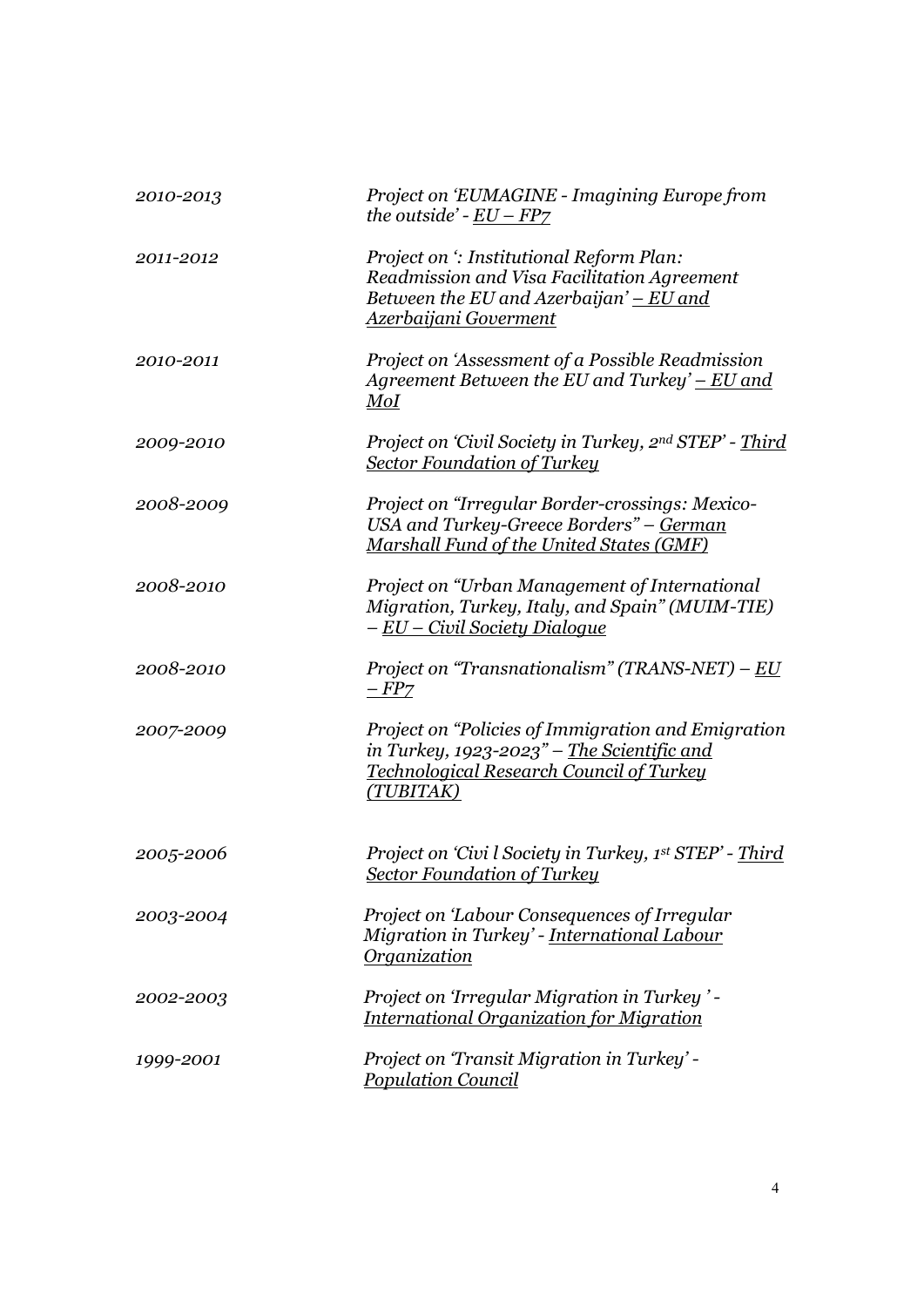| 1997-1998 | Project on 'Internal Migration in Turkey' -<br><b>Economic and Social History Foundation of Turkey</b>                                            |
|-----------|---------------------------------------------------------------------------------------------------------------------------------------------------|
| 1997-1998 | Project on 'Human Rights in Turkey' - Bilkent<br><u>University</u>                                                                                |
| 1996-2000 | Project on 'Root Causes of International Migration'-<br><u>Eurostat, European Union</u>                                                           |
| 1995-1996 | Project on 'Induced Abortions in Turkey' – Bilkent<br><b>University</b>                                                                           |
| 1994-1995 | Project on 'Transit Migration Issues in Turkey -<br><b>International Organization for Migration</b>                                               |
| 1992-1993 | Project on 'Consequences of International<br>Migration for the Sending Society, Turkey'-<br><u> Australian National University</u>                |
| 1991      | Project on 'Settlement and Adjustment of Turkish<br>Immigrants in Sweden'- Swedish Institute                                                      |
| 1986-1990 | Project on 'Evaluation of Migration Histories of the<br>Turkish Immigrants Living in Melbourne,<br>Australia'- the Australian National University |

# *MAJOR TEACHING EXPERIENCE:*

| 2003-Present | Department of International Relations Koc    |
|--------------|----------------------------------------------|
|              | University, Sariyer-Istanbul, Turkey:        |
|              | Courses entitled:                            |
|              | 'Turkish Politics', (Undergraduate Program)  |
|              | 'International Organizations and NGO's',     |
|              | (Undergraduate Program)                      |
|              | 'Selected Topics in International Relations- |
|              | International Migration', (Undergraduate     |
|              | Program)                                     |
|              | 'Selected Topics in International Relations- |
|              | Nationalism and Ethnicity', (Undergraduate   |
|              | Program)                                     |
|              | 'Research Methods', (Graduate Program)       |
|              |                                              |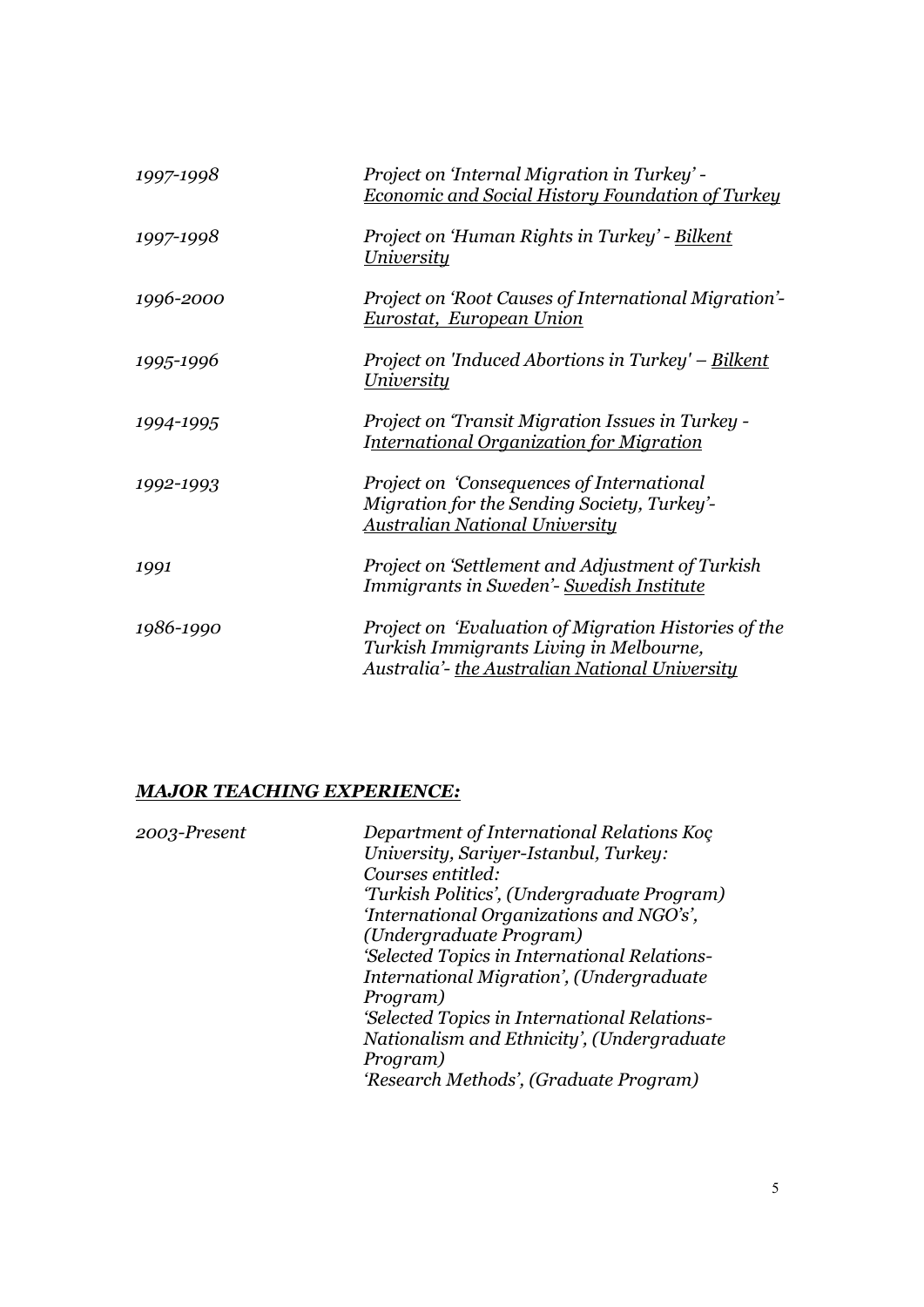| 1992-2003 | Department of Political Science and Public<br>Administration, Bilkent University, Ankara, |
|-----------|-------------------------------------------------------------------------------------------|
|           | Turkey:                                                                                   |
|           | Courses entitled:                                                                         |
|           | 'Fundamentals of Social Research', (Undergraduate                                         |
|           | Program)                                                                                  |
|           | 'Research Methods', (Undergraduate and Graduate                                           |
|           | Program)                                                                                  |
|           | 'Population, Society and Politics', (Undergraduate)                                       |
|           | and Graduate Program)                                                                     |
|           | 'Introduction to Sociology", (Undergraduate                                               |
|           | Program)                                                                                  |
|           | 'Politics of Population', (Undergraduate Program)                                         |
|           | 'Political Dynamics in Changing Societies',                                               |
|           | (Undergraduate Program)                                                                   |
|           | 'Civil Society in Turkey', (Undergraduate Program)                                        |
|           | 'Nationalism and Ethnicity', (Graduate Program).                                          |

## *MEMBERSHIP IN ORGANIZATIONS/EDITORIALS OR ORGANIZATIONAL BORDS:*

- *- (Since 2012) Member of the Advisory Board, Migration and Development*
- *(Since 2012) Member of the Advisory Board, Multidisciplinary Journal of Social Diversity*
- *- (Since 2012) Member of the Editorial Board, Migration Studies*
- *- (Since 2008) Member of the Editorial Board, Ethnic and Racial Studies*
- *- (Since 2008) Member of the Editorial Board, Ulusarası Hukuk ve Politika (Review of International Law and Politics)*
- *- (Since 2007) Member of the Editorial Board, Uluslararası Ekonomi ve Dış Ticaret Politikaları Dergisi (Journal of International Trade and Diplomacy)*
- *(Since 2007) Member of Turkish Demography Association*
- *(Since 2005) Member of the Editorial Board, Reveu Europenne des Migretions Internationales (REMI)*
- *- (Since 2000) SOPEMI Turkish National Correspondent of Organization for Economic Co-operation and Development (OECD)*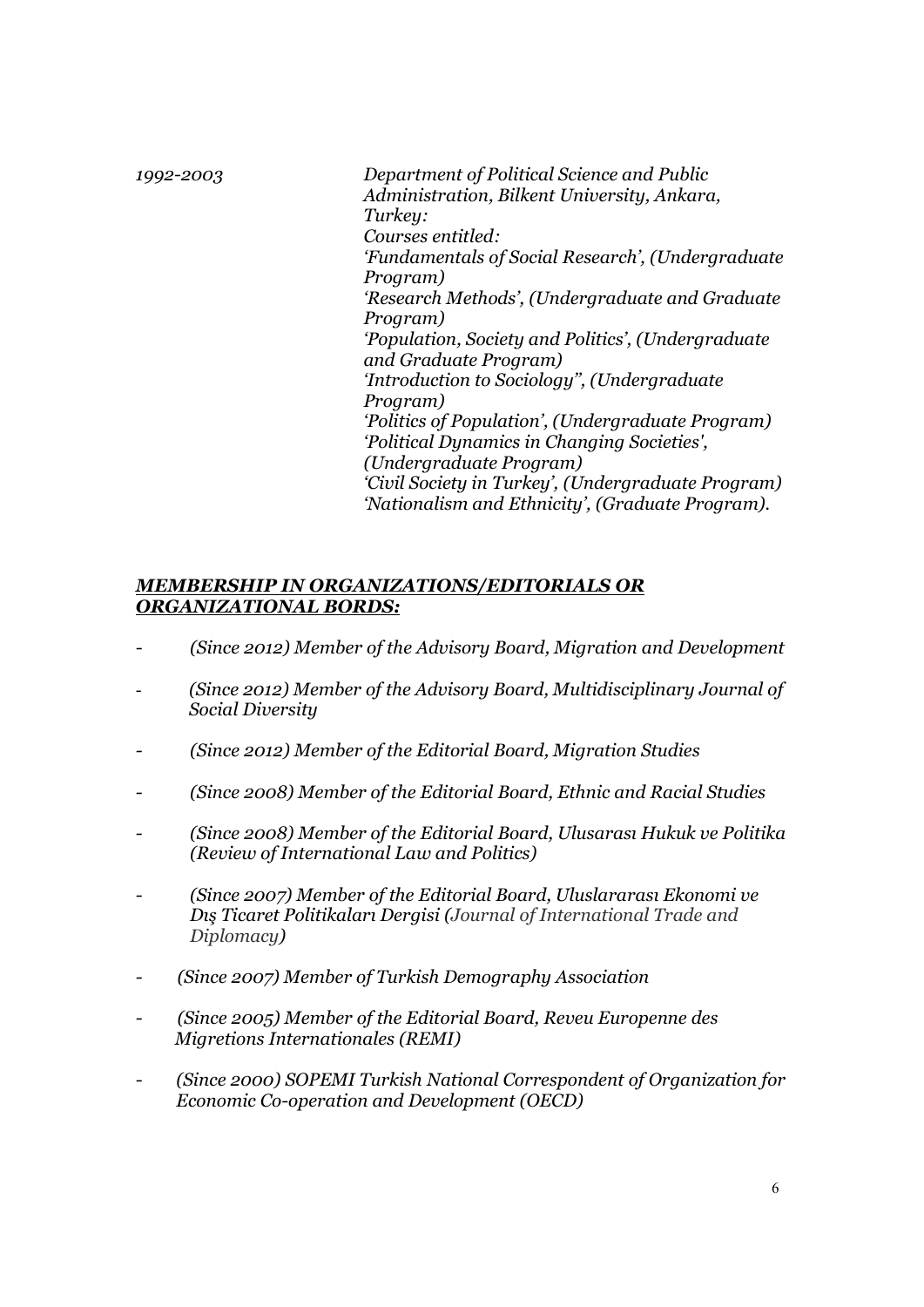- *(Since 1999) Member of the International Advisory Board, Mediterranean Migration Observatory*
- *(Since 1997) Member of the European Population Association*
- *(Since 1997) Member of the Editorial Board, Turkish Journal of Population Studies*
- - *(Since 1996) Member of the Turkish Sociological Association*
- *(Since 1994) Member of the International Union for the Scientific Study of Population*
- *(Since 1994) Member (and Founding President) of the Association for Solidarity with Asylum Seekers and Migrants*
- *(Since 1987) Member of the Australian Population Association*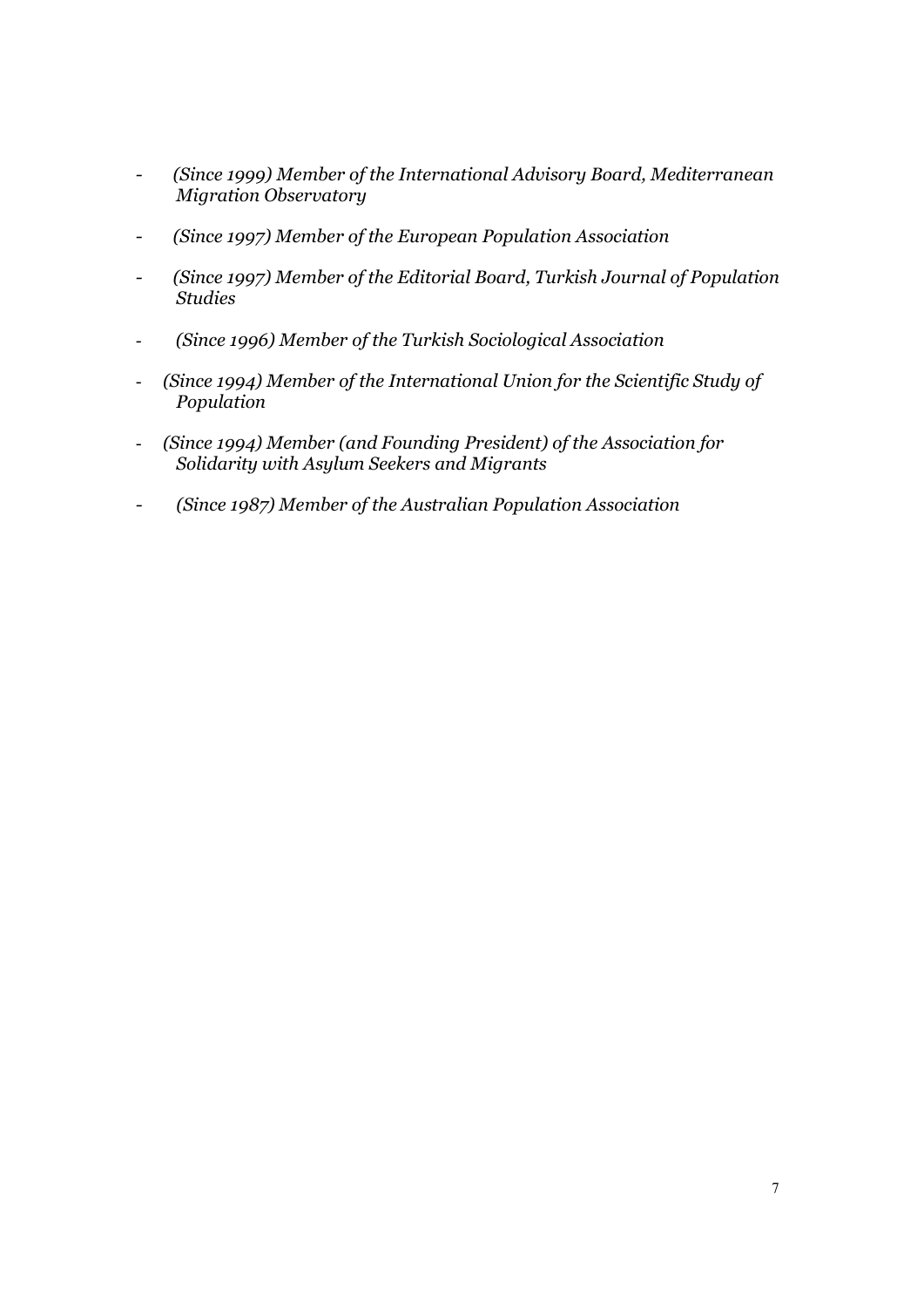## *PUBLICATIONS:*

## *Books*

- 1. 'Rethinking Migration and Integration: Bottom-up Responses to Neoliberal Global Challenges' Isis Publication, Istanbul, 2013 (edited with Gülru Göker)
- 2. 'Migration around Turkey: Old Phenomena, New Research' Isis Publication, Istanbul, 2013 (edited with Deniz Yükseker and Damla B. Aksel)
- 3. 'Countries of Migrants, Cities of Migrants' (eds.) Isis Publication, Istanbul, 2013 (edited Marcello Balbo and Julio Pérez Serrano)
- *4.* 'Borders Under Stress: The Cases of Turkey-EU and Mexico-USA Borders', (eds.) Isis Publication, Istanbul, 2012 (edited with Deniz Sert).
- *5. 'Kentler ve Göç' (Cities and Migration), (ed.) İstanbul Bilgi Universitesi Yayınları, Istanbul, 2012 (in Turkish).*
- *6. 'Migration and Transformation: Multi-Level Analysis of Migrant Transnationalism'*, *Springer, London and New York, 2012 (edited with Pirkko Pitkänen ve Deniz Sert).*
- *7. 'Küreseleşme, Avrupalılaşma ve Türkiye'de Vatandaşlık' [Globalization, Europeanization and Citizenship in Turkey], İstanbul Bilgi Universitesi Yayınları, Istanbul, 2009, (edited with Fuat Keyman)*
- *8. 'Land of Diverse Migrations: Challenges of Emigration and Immigration in Turkey', Bilgi University Press, Istanbul, 2009, (edited with Kemal Kirisci)*
- *9. 'Citizenship in a Global World: European Questions and Turkish Experiences', Routledge, London, 2005, (edited with E. F. Keyman).*
- *10. 'Irregular Migration in Turkey', International Organization for Migration, Geneva, 2003.*
- *11. 'Yurtdışından Gelenlerin Nicelik ve Niteliklerinin Tespitinde Sorunlar' [Problems in the Identification of Quantities and*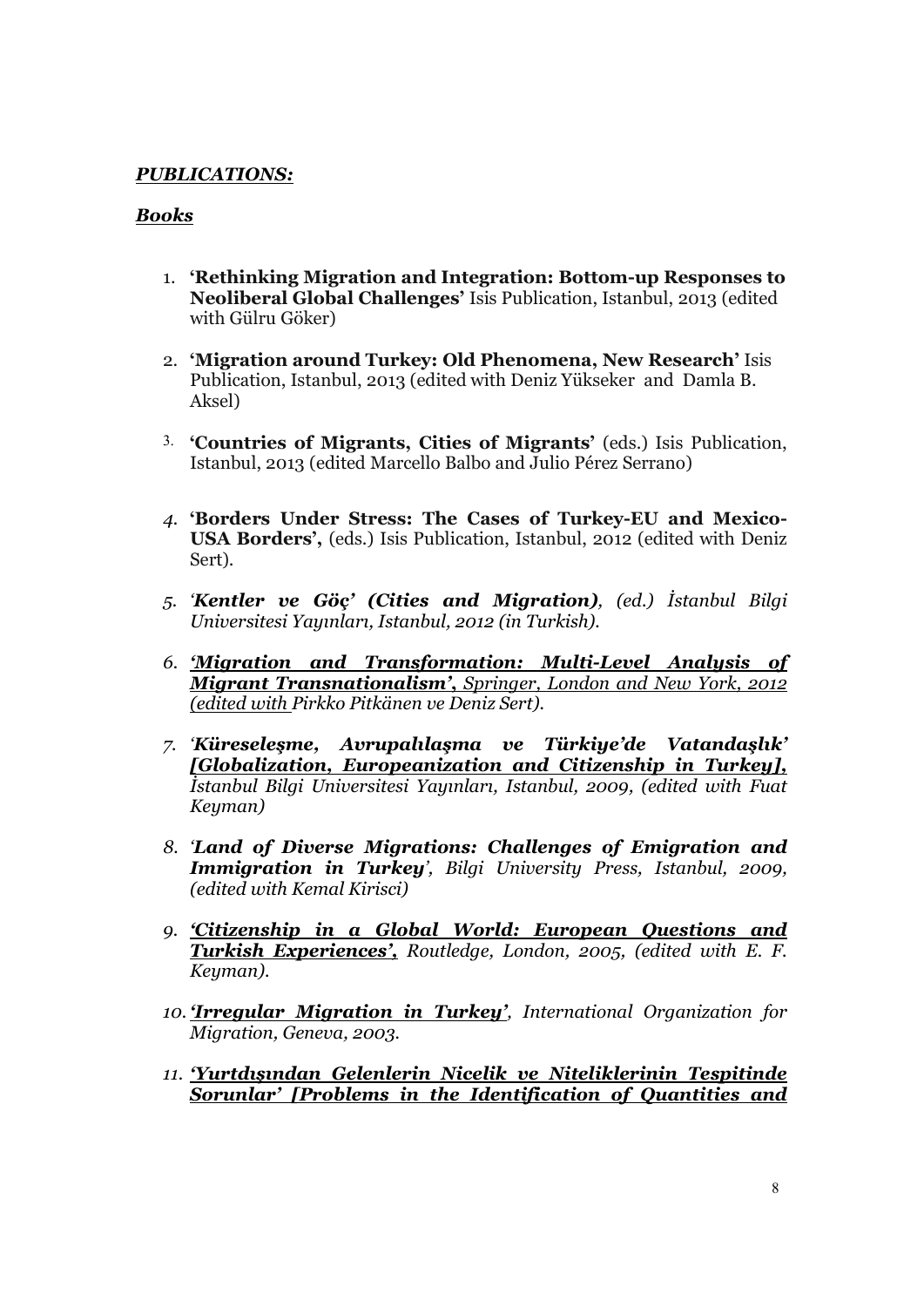*Qualities of Immigrants], Türkiye Bilimler Akademisi, Ankara, 2005, (with Şule Toktaş)*

*12. 'Türkiye'de İçgöç [International Migration in Turkey], Yurt Yayınları, Istanbul, 1998, (edited with İbrahim Sirkeci and İsmail Aydıngül).*

### *Reports*

- *1.* 'Turkey and International Migration', Report for the Continuous Reporting System on Migration (SOPEMI) of the Organisation for Economic Cooperation and Development (OECD), 2014, *(forthcoming).*
- *2. 'Turkey and International Migration', Report for the Continuous Reporting System on Migration (SOPEMI) of the Organisation for Economic Cooperation and Development (OECD), 2013.*
- *3. '*Step-by-step Migration through Turkey: From the Indian Subcontinent to Europe'*, Migration Policy Centre; CARIM-India Research Report; 2012/14; Thematic Reports, 2012. (with Deniz Sert).*
- *4. 'The Irregular Migration. Corridor between the EU and Turkey: Is it Possible to. Block it with a Readmission. Agreement?', Research Report, Case Study, EU-US Immigration Systems, 2011, 14.*
- *5. 'Country Profile: Turkey', Focus Migration', No. 5, Germany, 2010. (with Deniz Sert).*
- *6. 'Irregular Migration at Two Borders: The Turkish-EU and Mexican-USA Cases', German Marshall Fund Immigration Paper Series, 2010 (with Deniz Sert).*
- *7. 'Managing International Urban Migration Turkey, Italia, Espana, Country Reports Turkey, Italy, Spain', MIUM-TIE Reports, 2009 (with K. Biehl).*
- *8. 'Managing International Urban Migration Turkey, Italia, Espana, The Turkish Case: Istanbul', MIUM-TIE Reports, 2009 (with K. Biehl).*
- *9. 'Migrants in İstanbul: A View from the 2000s', British Council, Ankara, 2008.*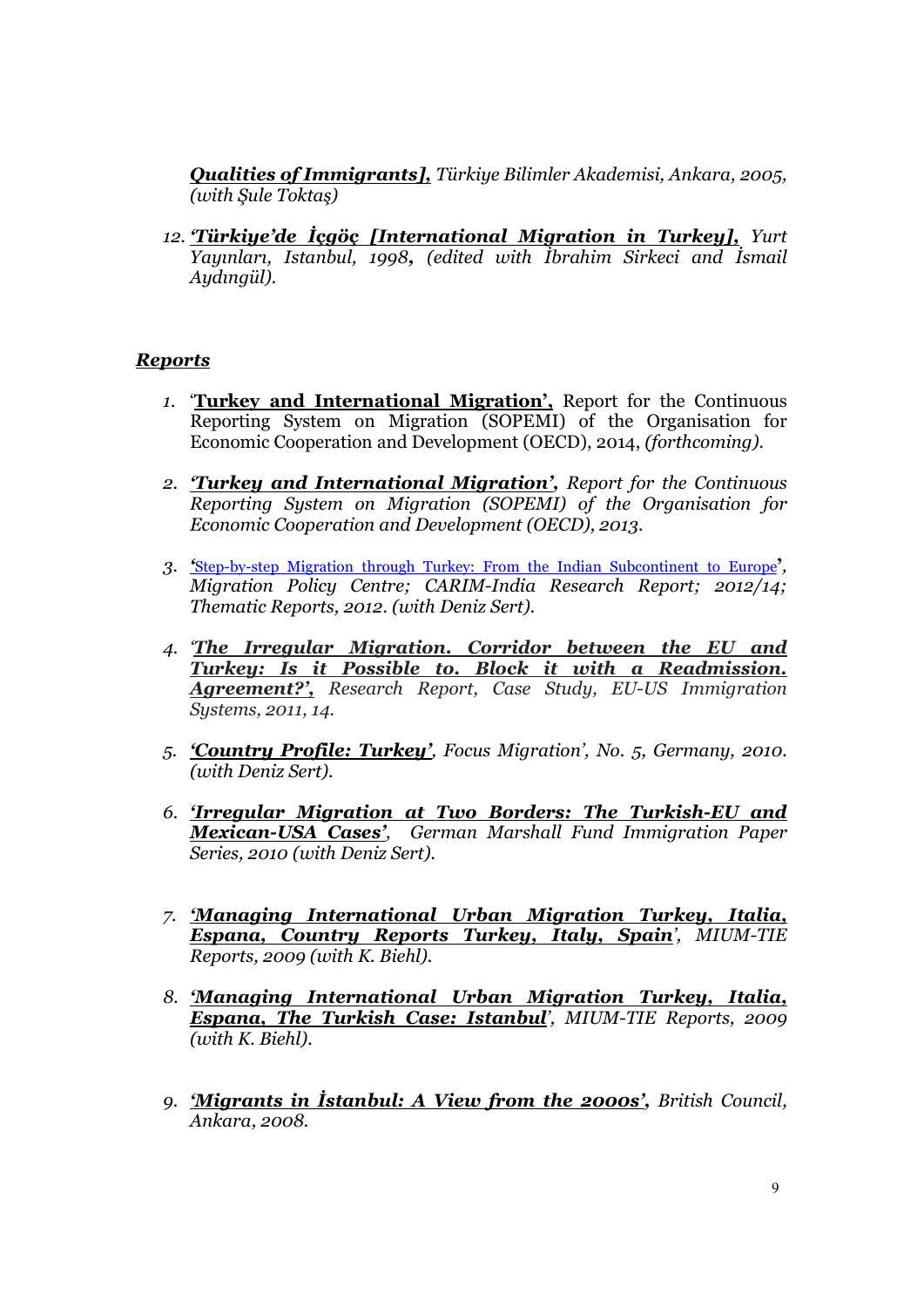- *10. 'Circular Migration and Turkey: An Overview of the Past and Present – Some Demo-economic Implications', CARIM Research Reports, no 10, European University Institute, Florence, 2008.*
- *11. 'International Migrant Remittances in Turkey', CARIM Research Reports, no 07, European University Institute, Florence, 2006.*
- *12. 'The Labour Dimensions of Irregular Migration in Turkey', CARIM Research Reports, no 05, European University Institute, Florence, 2006.*
- *13. 'Türkiye-Avrupa Birliği İlişkileri Bağlamında Uluslararası Göç Tartışmaları' [Debates over International Migration within the Context of Turkey-European Union Relations], TÜSİAD-T/2006-12/427, Istanbul, 2006.*
- *14. 'Transit Migration in Turkey: Trends, Patterns, and Issues', CARIM Research Reports, no 04, European University Institute, Florence, 2005.*
- *15. 'Mediterranean Migration, Turkey: the Demographic and Economic Dimensions of Migration', CARIM Annual Report, no 01, European University Institute, Florence, 2005.*

### *Chapters in Collected Volumes*

- 1. *'Migration Realities and State Responses: Rethinking International Migration Policies in Turkey', in Stephen Castles, Malena Arias and Derya Özkul (eds.), Social Transformation and Migration: National and Local Experiences in South Korea, Turkey, Mexico and Australia,* Basingstoke*,* Hampshire*: Palgrave Macmillan, 2014 (with Damla B. Aksel), (forthcoming).*
- *2. 'Turkish emigration and its implications for the sending and receiving countries', in Michael Bommes, Heinz Fassmann, Wiebke Sievers (eds.), MENA and Migration: Real and potential migration in the Middle East and North Africa, Amsterdam: Amsterdam University Press, 2014 (forthcoming).*
- *3. '*Negotiating Mobility, Debating Borders: Migration Diplomacy in Turkey-EU relation' in *Helen Schwenken and Sabine Ruß (eds.), New Border and Citizenship Politics*, Basingstoke*,* Hampshire*: Palgrave Macmillan, 2014 (with Ayşen Üstübici), (forthcoming).*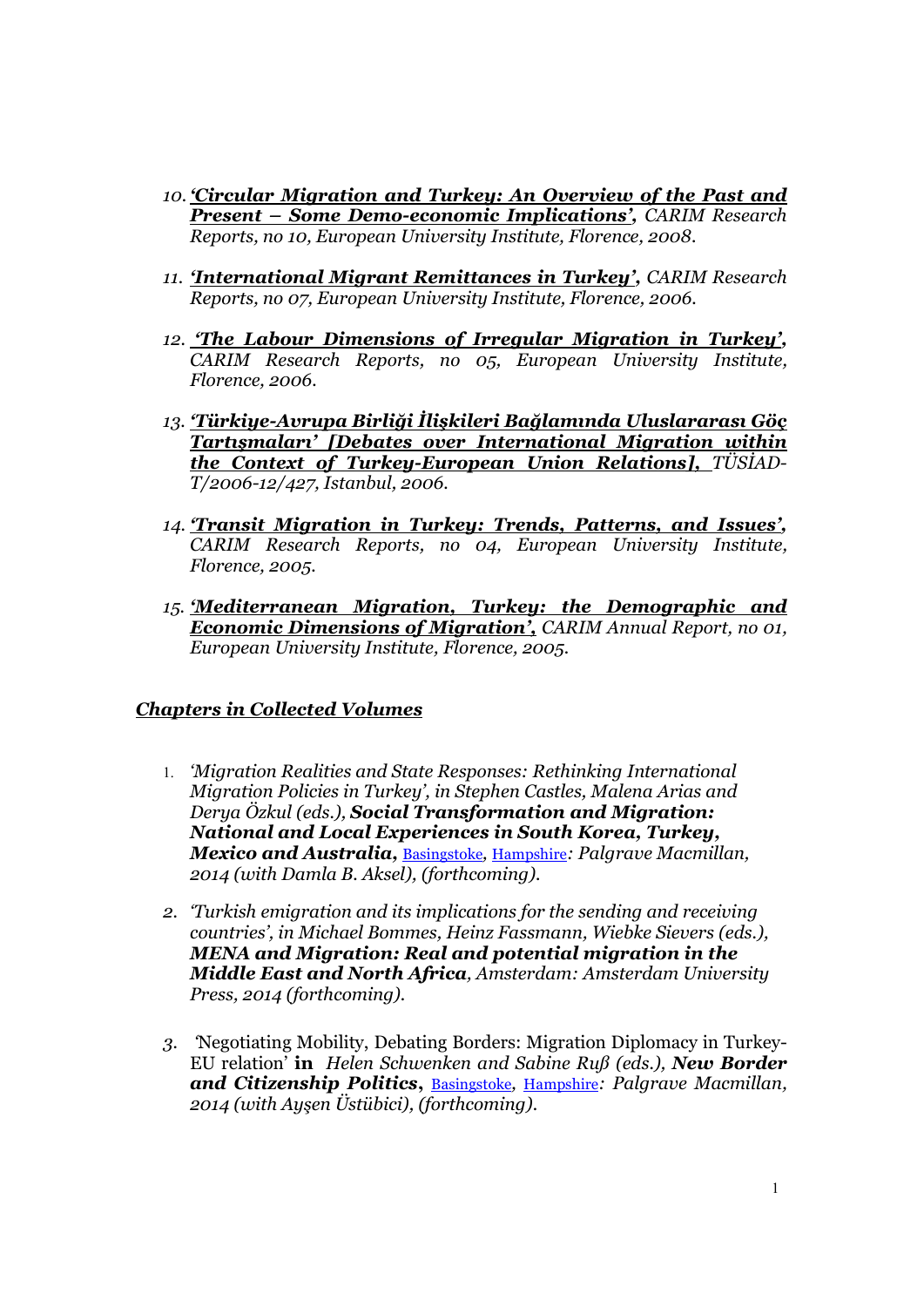- *4. ' The anatomy of Transit Migration in Turkey', in F Duvell, M. Collyer and I. Molodikova (eds.), Transit migration in the European Space, Amsterdam: Amsterdam University Press, 2014 (forthcoming).*
- *5. 'The Demographic Transition in Turkey: Changing Trends in Fertility, Mortality, and Migration' in Metin Heper and Sabri Sayari (eds.), The Routledge Handbook of Modern Turkey, London: Routledge, 2012.*
- *6. 'Interacting Actors: The EU and Civil Society in Turkey'' in Gamze Avci and Ali Carkoglu (eds.), Turkey and the EU: Accession and Reform, London: Routledge, 2012.*
- *7. `Europeanziation and Civil Society in Turkey', in E. Fuat Keyman and Nurhan Yentürk (eds.), Turkey in a Globalizing World, Berlin: VERLAG, 2010, pp. 297-311 (in German).*
- *8. 'Transit Border Crossings in Turkey: An Environment of Uncertainty and Insecurity' in Maria Eugenia and Ana Maria Lopez Sala (eds.), Immigration and Borders, Barcelona: Editorial Bellaterra, CIDOB, (2010), (with Deniz Sert), (in Spanish).*
- *9. 'Turkey' in Heinz Fassmann, Ursula Reeger and Wiebke Sievers (eds.), Statistics and Reality: Concepts and Measurement of Migration in Europe, Amsterdam: Amsterdam University Press, 2009, pp. 281-297.*
- *10. 'Transit Migration in Turkey: Economy and Politics' in Frank Duvell and Irina Molodikova (eds.), [Transit Migration, Transit Countries: Theories, Cases, and Politics, Moscow: University Book Press, 2009 (with Deniz Yükseker) (in Russian).*
- *11. 'Türkiye'de Uluslararası Göç ve Vatandaşlık Tartışmaları: Birey Düzeyinde Analiz' [The International Migration and Citizenship Debate in Turkey: The Individual Level of Analysis] in Fuat Keyman and Ahmet İçduygu (eds.), Küreseleşme, Avrupalılaşma ve Türkiye'de Vatandaşlık' [Globalization, Europeanization and Citizenship in Turkey], İstanbul Bilgi Universitesi Yayınları, Istanbul, 2009, (in Turkish)*
- *12. 'Making citizenship and instrument for empowering migrants' in Council of Europe (ed.), Reconciling Migrants' Well-being, Strasbourg: Council of Europe Publishing, 2008, pp. 297-311, (with Banu Şenay).*
- *13. 'Citizenship, Migration, and Globalization: An Issue of Social Cohession' in G. Youngs and E. Kofman (eds.), Globalization: Theory and*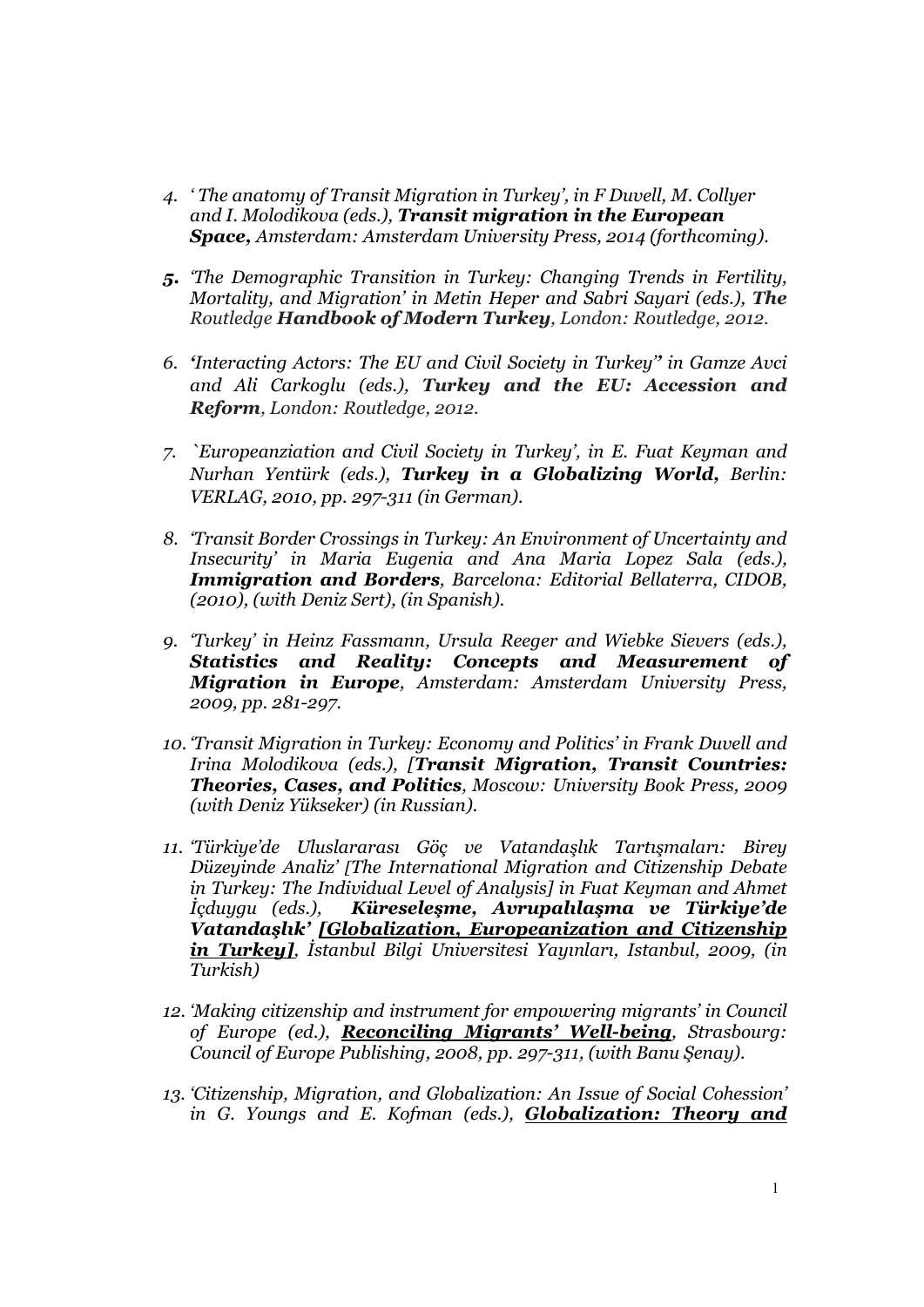*Practice, 3rd Edition, Continuum, London, 2008, pp. 191- 204, (with Banu Senay).*

- *14. 'Den Nationalstaat errichten und bewahren auch in der globalisierten Welt: Der politische Hintergrund internationaler Migration in die Turkei' in Barbara Pusch and Tomas Wilkoszewski (eds.), Facetten internationaler Migration in die Türkei: Gesellschaftliche Rahmenbedingungen und persönliche Lebenswelten, Ergon Verlag, Würzburg, 2008, pp. 3-23.*
- *15. 'The anatomy of civil society in Turkey: locating it in the EU context' in E. Fuat Keyman (ed.), Remaking Turkey: Globalization, Alternative Modernities, and Democracy, Oxford: Lexington Books, 2007, pp. 179- 200.*
- *16. 'EU-ization Matters: Changes in Immigration and Asylum Practices in Turkey', in Thomas Faist and Andreas Ette (eds.), The Europeanization of National Policies and Polities of Immigration, London, Palgrave MacMillan Publishers, 2007, pp. 201- 222.*
- *17. 'Introduction: Citizenship, Identity and the Question of Democracy in Turkey' in F. Keyman and A. İcduygu (eds.) Citizenship in a Global World: European Questions and Turkish Experiences, Routledge, London, 2005, pp. 1- 27.*
- *18. 'The International Migration and Citizenship Debate in Turkey: The Individual Level of Analysis' in F. Keyman and A. İcduygu (eds.), Citizenship in a Global World: European Questions and Turkish Experiences, Routledge, London, 2005, pp. 196- 216.*
- *19. 'Globalization, Migration and Citizenship: The Case of Turkey' in G. Youngs and E. Kofman (eds.), Globalization: Theory and Practice, 2nd Edition, Continuum, London, 2003, pp. 193- 206, (with E. F. Keyman).*
- *20.'(Several single-authored and co-authored chapters)', in Oztas Ayhan et. al. Push and Pull Factors of International Migration, Country Report, Turkey, Eurostat Working Paper Series, European Commission Luxembourg, 1999.*
- *21. 'Cumhuriyet Dönemi Türkiye`sinde Göç Hareketleri' [Migratory Movements in the Republican Turkey] in Oya Baydar (ed.)* **75 Yılda** *Köylerden Şehirlere [From Villages to Cities in the 75 Years], Tarih Vakfı, İstanbul, 1999, pp. 249-259, (with İbrahim Sirkeci).*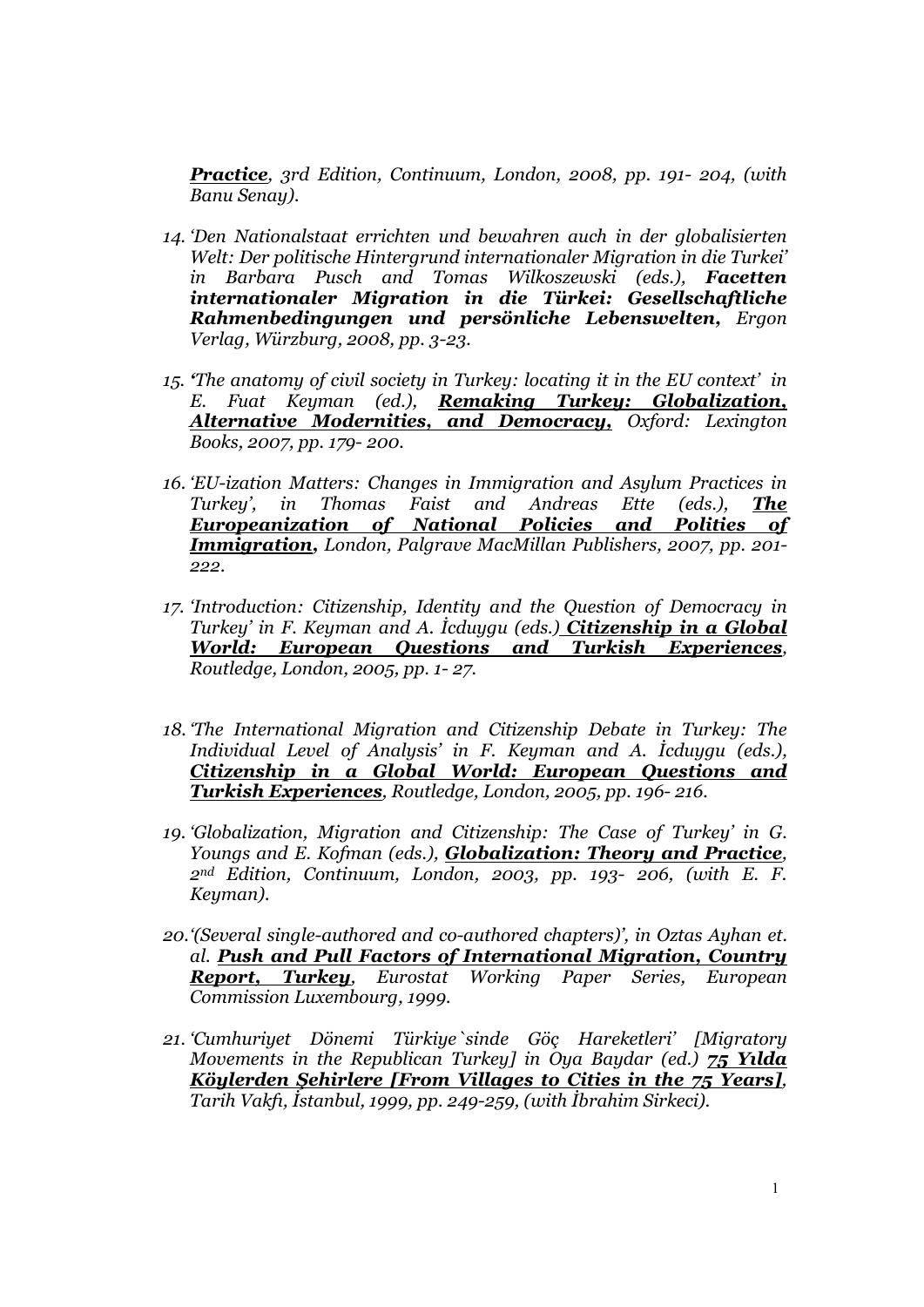- *22."Bir Ülke, Bir Aile ve Birçok Göç" [One Country, One Family, and so Many Migrations] in Oya Baydar (ed.) 75 Yılda Köylerden Şehirlere [From Villages to Cities in the 75 Years], Tarih Vakfı, İstanbul, 1999, pp. 269-276, (with İbrahim Sirkeci).*
- *23."Türk Modernleşmesi ve Ulusal Kimlik Sorunu" [Turkish Modernization and National Identity Question] in Artun Unsal (ed.) 75 Yılda Tebaa`dan Yurttaş`a Doğru [From Subject to Citizen in the 75 Years], Tarih Vakfı, İstanbul, 1999, pp. 169-180, (with E.F. Keyman)*.
- *24. 'Türkiye'de İçgöç ve İçgöçün İşçi Hareketine Etkileri' [Internal Migration in Turkey and Its Consequences on Labour Movement], in Ahmet İcduygu, İbrahim Sirkeci and İsmail Aydıngül (eds.) Türkiye'de İçgöç [Internal Migration in Turkey], Yurt Yayınları, İstanbul, 1998, pp.207-244, (in Turkish, with İbrahim Sirkeci and Ismail Aydingün).*
- *25. 'Türkiye'de İçgöç: Sorunsallar ve Yöntemler' [International Migration in Turkey: Issues and Methodologies], in Ahmet İçduygu, İbrahim Sirkeci, İsmail Aydıngün (eds.) Türkiye'de İçgöç [International Migration in Turkey], Yurt Yayınları, İstanbul, 1998., pp. 38-55, (in Turkish with Turgay Ünalan).*
- *26.'Turks in the Nordic Countries' in A. Gökalp, R. Kastoryano, S. de Tapia (eds.), Turcs d'Europe..., et d'ailleurs, l'ERISM, Paris, 1996, pp. 205- 214, (with Orhan Tekelioğlu).*
- *27. 'Turks in Australia: ''We came to winter here...leaving the summer behind''' in A. Gökalp, R. Kastoryano, S. de Tapia (eds.), Turcs d'Europe..., et d'ailleurs, l'ERISM, Paris, 1996, pp. 253-278.*
- *28. 'Citizenship at the Crossroads: Immigration and Nation-State' in G. Youngs and E. Kofman (eds.), Globalization: Theory and Practice, Pinter Publication, London, 1996, pp. 150-162.*

## *Articles*

- 1. *'Negotiating Readmission Agreement between the EU and Turkey: Twoto-Tango, European Journal of Migration and Law, 16(3), 2014 (with Damla B. Aksel) (forthcoming).*
- 2. *'Turkish Migration Policies: A Critical Historical Retrospective', Perceptions, Autumn, 18(3), 2013, pp. 167-190 (with Damla B. Aksel) .*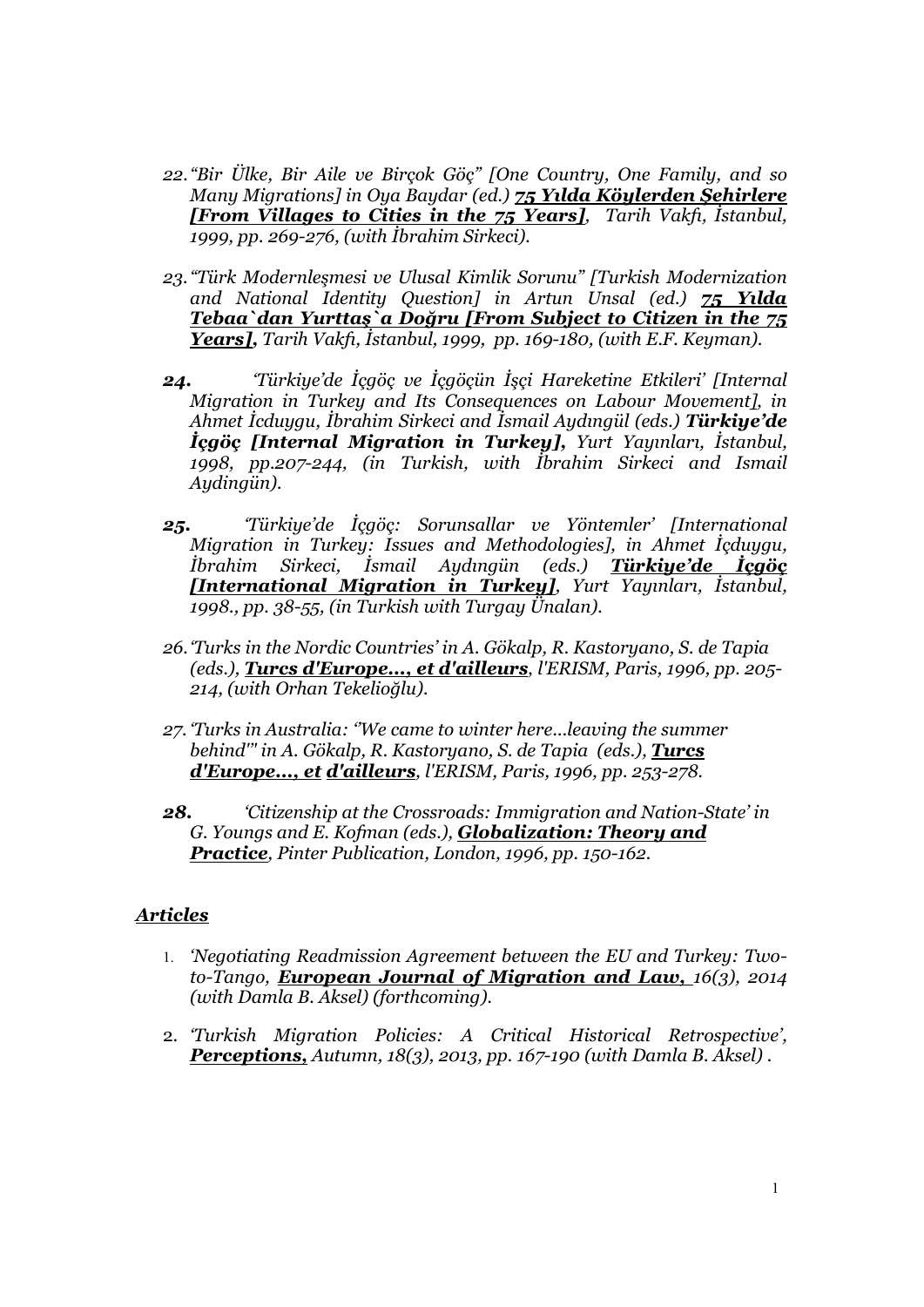- *3. 'Turks in Europe: Migration Flows, Migrant Stocks and Demographic Structure', European Review, 21(3), 2013, pp. 349-361 (with Heinz Fassmann).*
- *4. 'Mapping Civil Society in the Middle East: The Cases of Egypt, Lebanon, and Turkey', British Journal of Middle Eastern Studies, 39(2), 2012, pp. 157-179 (with Özlem Altan-Olcay).*
- *5. 'The International Migration System between Turkey and Russia: Project-tied Migrant Workers in Moscow', International Migration, 50(1), 2012, pp. 55-74, (with Aysem Biriz Karacay).*
- *6. 'Rethinking transit migration in Turkey: reality and re-presentation in the creation of a migratory phenomenon', Population, Space and Place, 18(4), 2012, pp. 441-456, (with Deniz Yükseker).*
- *7. '50 Years After the Labour Recruitment Agreement with Germany: The Consequences of Emigration for Turkey', Perceptions, 17(2), 2012, pp. 11- 36.*
- *8. 'Interacting Actors: The EU and Civil Society in Turkey', South European Society and Politics, 16(3), 2011, pp. 381-394.*
- *9. "Project-Tied Labor Migration from Turkey to the MENA Region: Past, Present, and Future," International Labor and Working Class History, 79, Spring 2011, pp. 62-80. (with Deniz Sert).*
- *10. 'The Politics of Demography and International Migration Implications for EU-Turkey Relationship', Journal of Balkans and Near East Studies, 12(1), (2010), pp. 59-71.*
- *11. '*Turkish Migrant Participation in Civic and Political Life*', Turkish Studies, 10 (2), (2009), pp. 135-137.*
- *12. 'The Politics of Population in a Nation-Building Process: Emigration of Non-Muslims from Turkey', Ethnic and Racial Studies, 31 (2), (2008), pp. 358-389 (with Sule Toktas and Ali B. Soner).*
- *13. 'The Politics of Irregular Migratory Flows in the Mediterranean Basin: Economy, Mobility and 'Illegality', Mediterranean Politics, 12 (2), 2007, pp. 141-161.*
- *14. 'Turkish Minority Rights Regime: Difference or Equality?' Middle Eastern Studies, 42 (3), 2006, pp. 447-468, (with B. Ali Soner).*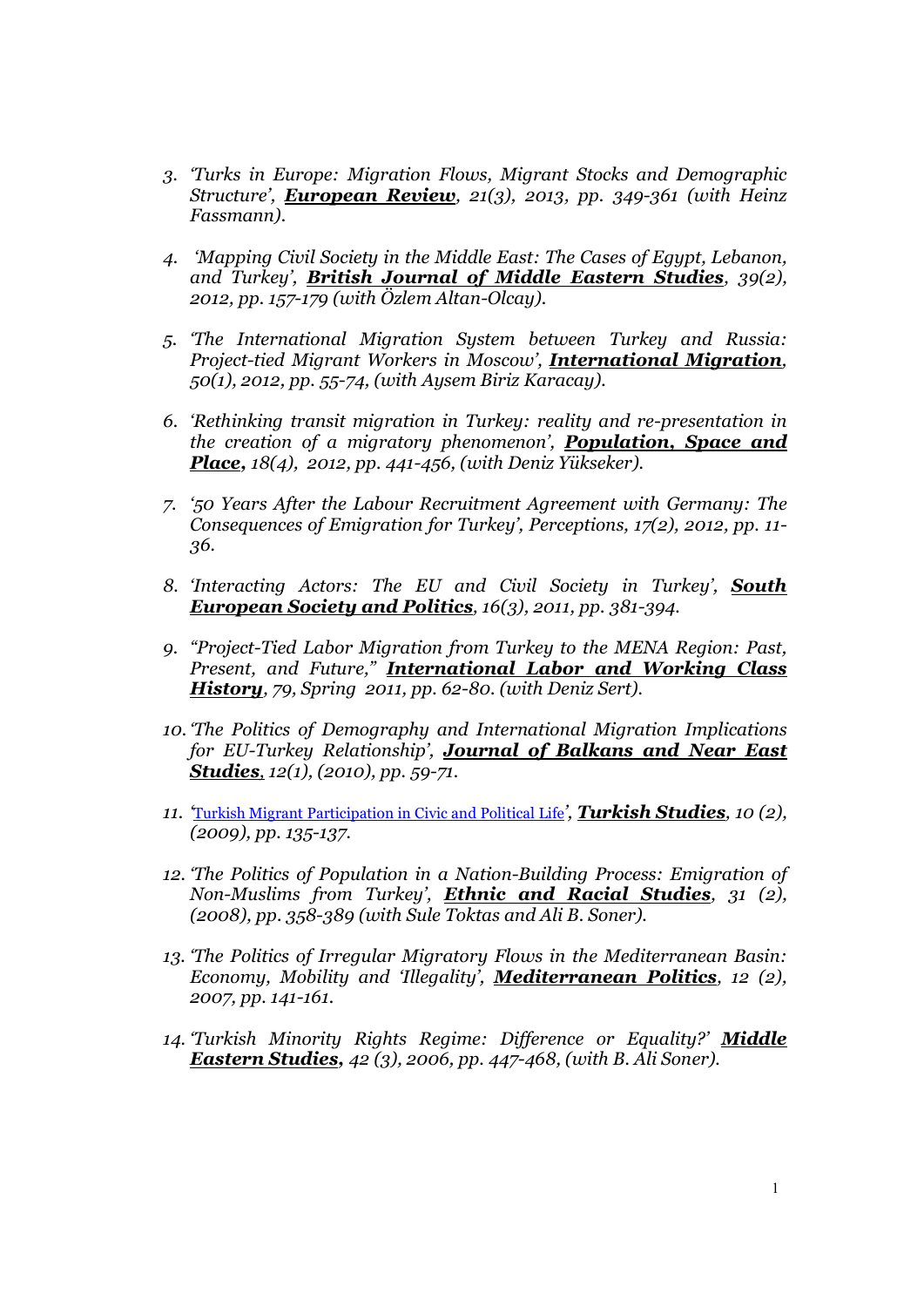- *15. 'Demographic Mobility over Turkey: Migration Experiences and Government Responses', Mediterranean Quarterly, 15 (4), 2004, pp. 88-99.*
- *16. 'From Nation-building to Globalization: An Account of the Past and Present in Recent Urban Studies in Turkey', International Journal of Urban and Regional Research, 28(4), 2004, pp. 941-947.*
- *17. 'Transborder Crime between Turkey and Greece: Human Smuggling and its Regional Consequences', Journal of Southeast European and Black Sea Studies, 4(2), 2004, pp. 294-314.*
- *18. 'The Politics of Citizenship through Drawing Borders Foreign Policy and the Construction of National Citizenship Identity in Turkey', Middle Eastern Studies, 40(6), 2004, pp. 26-50, (with Özlem Kaygusuz).*
- *19. 'Globalization, Civil Society and Citizenship in Turkey', Citizenship Studies, 7(2), 2003, pp.219-234, (with Fuat Keyman).*
- *20.'How Do Smuggling and Trafficking Operate via Irregular Border-Crossings in the Middle East? Evidence from Fieldwork in Turkey', International Migration, 40 (6), 2003, pp. 25-54, (with Şule Toktaş).*
- *21. 'Socio-Economic Development and International Migration: A Turkish Study', International Migration, 39 (4), 2001, pp. 39-62, (with İbrahim Sirkeci and Gülnür Muradoğlu).*
- *22.'75 Years of the Turkish Diaspora: A Republican Family on the Move', Siirtolaisuus – Migration, 28, 2, 2001, pp. 1- 10, (with İbrahim Sirkeci).*
- *23.'Türk Modernleşmesi İçinde Bir Rönesans İnsanı veya Tecessüskar bir Biliminsanı: Nermin Abadan-Unat' [A Renaissance Scholar in Turkish Modernity: Nermin Abadan-Unat]*, *Doğu Batı, 16 (4), 2001, pp. 185- 198.*
- *24.'The Politics of International Migratory Regimes: Transit Migration Flows in Turkey', International Social Science Journal, 165, 2000, pp. 357- 366.*
- *25. 'Globalization, Security and Migration: The Turkish Case', Global Governance, 6 (3), 2000, pp. 383-398, (with Fuat Keyman).*
- *26.'What is the Matter with Citizenship? A Turkish Debate', Middle Eastern Studies, 35(4), 1999, pp. 187-208, (with Yılmaz Çolak and Nalan Soyarık).*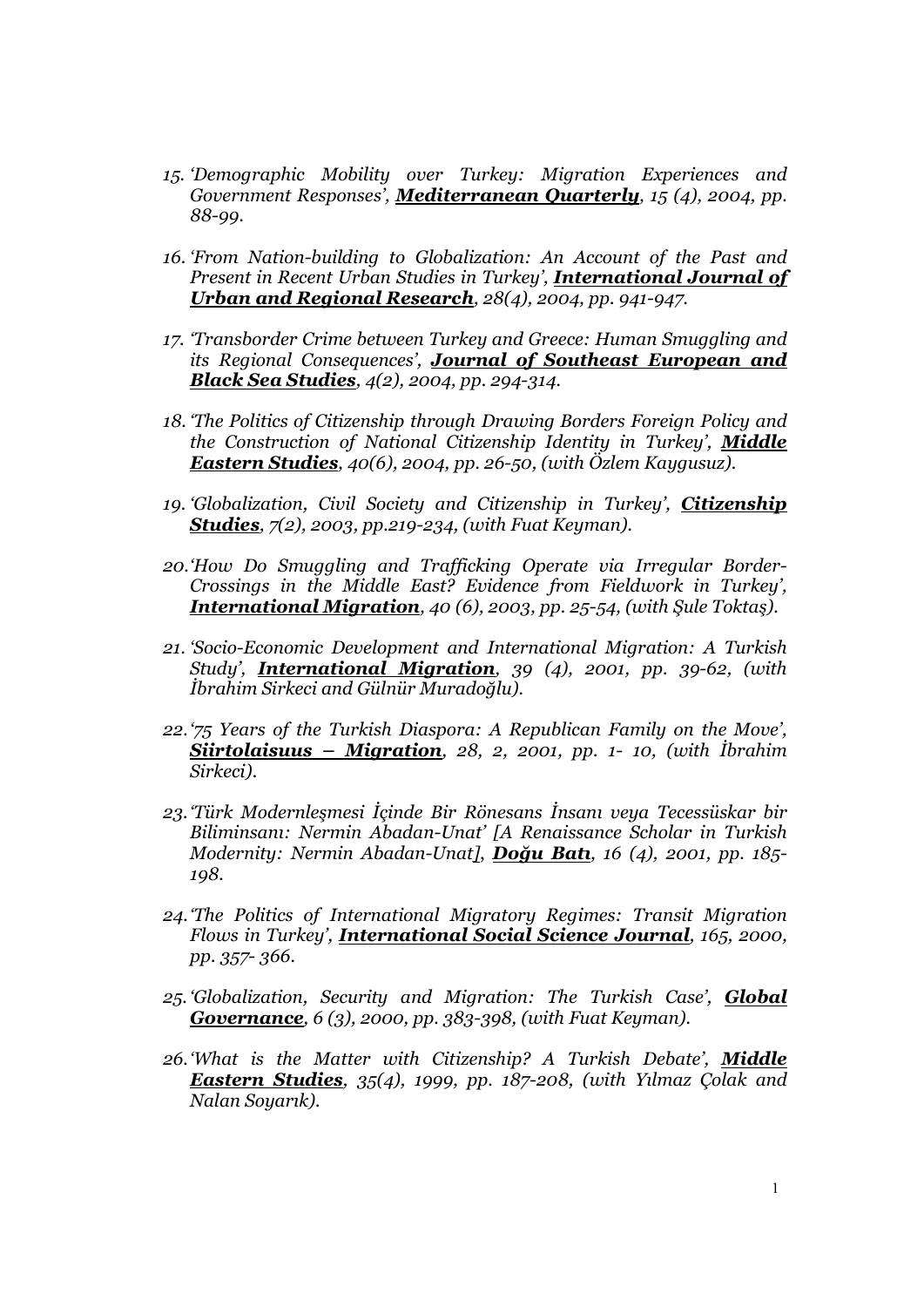- *27. 'The Ethnic Question in an Environment of Insecurity: The Kurds in Turkey', Ethnic and Racial Studies, 22(6), 1999, pp. 991-1010, (with David Romano and İbrahim Sirkeci).*
- *28.'Does International Migration Encourage Consumerism in the Country of Origin?', Population and Environment, , 20(6), 1999, pp. 503-525, (with Lincoln H. Day).*
- *29.'Awareness of and Support for Human Rights among Turkish University Students', Human Rights Quarterly, 21(2), 1999, pp. 513-534, (with Arif Payaslıoglu)*
- *30.'The Effects of International Migration on Religious Observance and Attitudes in Turkey', Journal for the Scientific Study of Religion, 37 (4), 1998, pp. 596-607, (with Lincoln H. Day).*
- *31. Changing Dynamics of the Migratory Regimes between Turkey and the Arab Countries', Turkish Journal of Population Studies, 20, pp. 3- 16, (with İbrahim Sirkeci).*
- *32.'Globalleşme, Anayasallık ve Türkiye'de Vatandaşlık Tartışması' [Globalization, Constitutionalism and Citizenship Debate in Turkey]*, *Doğu Batı, 2 (5), 1998-1999, pp. 143-155, (with E. Fuat Keyman).*
- *33.'An Accidental Case of the International Migration: Reviewing the Studies on Turks in Australia', TAGS News, No: 46, April 1998, pp. 1622.*
- *34.'Değişen Dünyada "Vatandaş" ya da "Kentli İnsan"' ["Citizen" or "Urban Person" in a Changing World], Ada, Kentliyim, No: 4, December February, 1998. (in Turkish), pp. 61-64.*
- *35. 'The Consequences of International Migration for the Status of Women', International Migration, 35(3), September 1997, pp. 337-371, (with Lincoln H. Day)..*
- *36.'Women's Reproductive Health in Turkey', Choices, 26 (1), 1997, pp. 33- 36, (with Turgay Ünalan).*
- *37. 'Correlates of Timing of Induced Abortion in Turkey', Demography India, 25 (1), 1996, pp. 132-146.*
- *38.'Transit Migrants and Turkey', Bogaziçi Journal, 10 (2), 1996, pp. 127- 142.*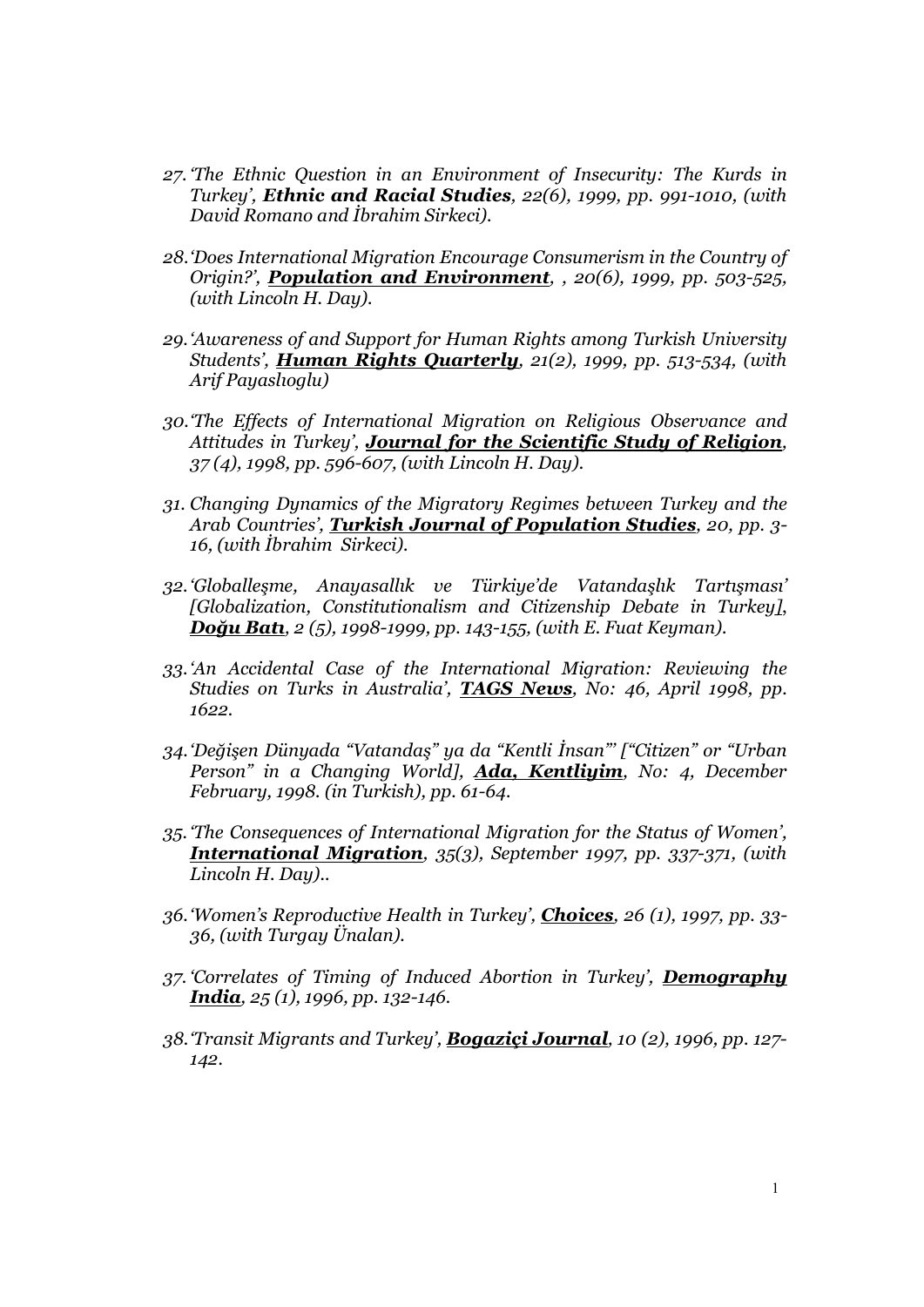- *39.'Türkiye'de Vatandaşlık Kavramı Üzerine Olan Tartışmaların Arkaplanı' [Background of the Debates on Citizenship in Turkey], Diyalog, 1996, (in Turkish), pp. 134-147.*
- *40.'Becoming a New Citizen in an Immigration Country', International Migration, 34 (2), 1996, pp. 257-272.*
- *41. 'Çokkültürlülük: Türkiye Vatandaşlığı Kavramı İçin Toplumsal Bir Zemin' [Multiculturalism: Social Background of the Concept `Citizenship of Turkey'], Türkiye Günlüğü, 33, 1995 (in Turkish), pp. 117-126.*
- *42.'Türkiye ve Avrupa Birliği: Nüfus Dağılımı ve Kentleşme Açısından Bir Karşılaştırma' [Turkey and the European Union: A Comparison on Population Distribution and Urbanization], Turkish Journal of Population Studies, 16, 1994, pp. 15-27, (in Turkish, with Tahire Erman).*
- *43.'Changing Settlement Intention of the Turkish Immigrants in Australia and Sweden: some Recent Parallels', European Journal of International Migration and Ethnic Relations, July, 1994, pp. 49- 73.*
- *44.'Facing Changes and Making Choices: Unintended Turkish Immigrant Settlement in Australia', International Migration, 32 (1), March 1994, pp. 71-93.*
- *45. 'The Turkish Immigrant Households and Families in Melbourne, Australia', Turkish Journal of Population Studies, 15, 1993, pp. 3- 22.*
- *46.'Hundra Folkgruppers Fosterland' [Multiculturalism in Australia], Invandrare & Minoriteter - Scandinavian Migration and Ethnic Minority Review, 92(1), 1992 (in Swedish), pp. 32-34.*
- *47. Diversification of Birthplace Groups in Australia: How did Turkish Immigrants Differ from the Others?', Turkish Journal of Population Studies, 13, 1991, pp. 13-31.*

### *CONFERENCE PRESENTATIONS AND INVITED LECTURES:*

*1. Turkish Migration Policies: A Critical Historical Perspective, Metropolis, September 9-13, 2013, Tampere, Finland*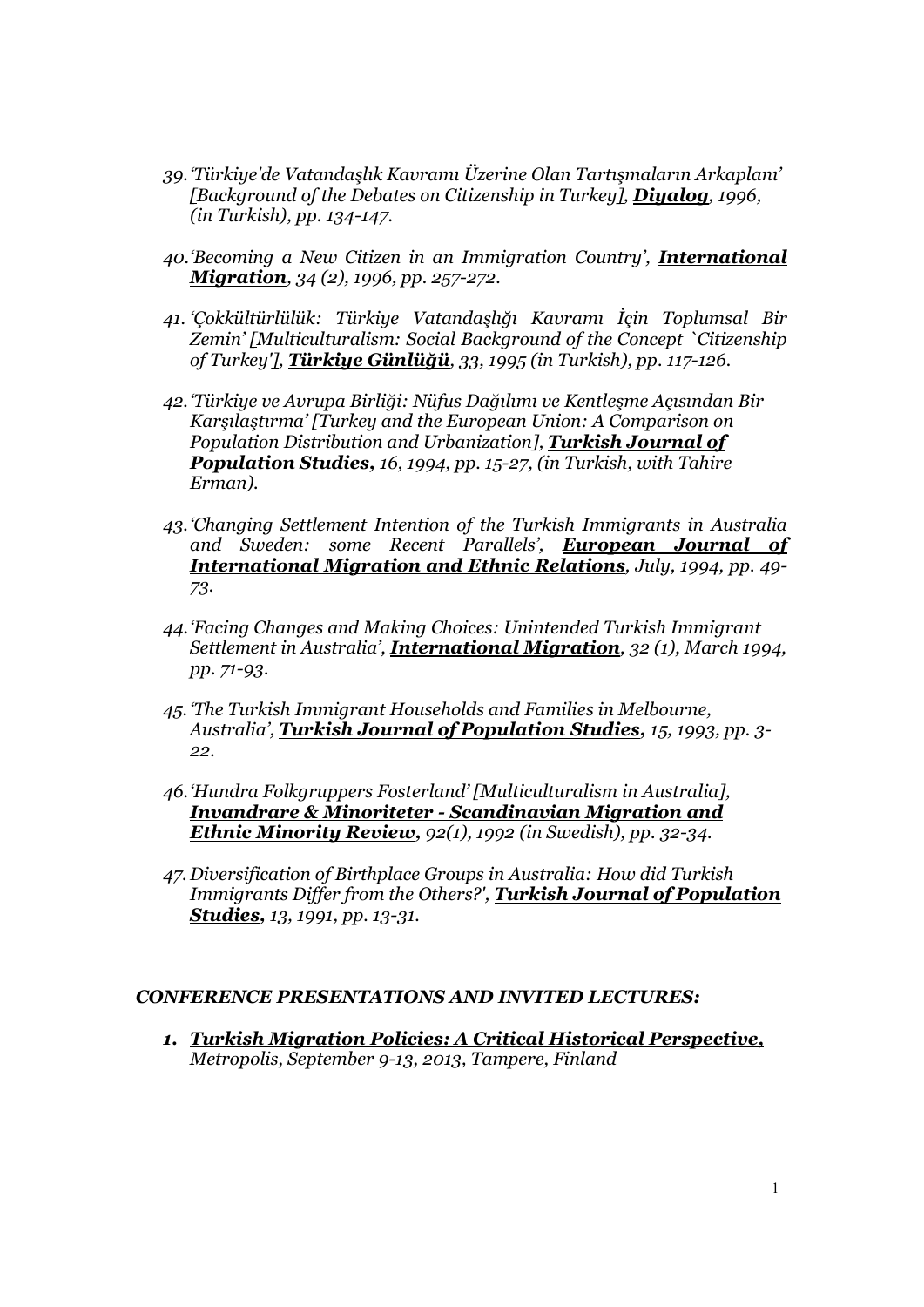- *2. Migrant Realities and State Responses: Rethinking International Migration Policies in Turkey, STIM workshop, August 22-23, 2013, Sydney University, Sydney, Australia*
- *3. International Migration Policies, Irregular Migration and Asylum in Europe, Internazionale a Ferrara, October 4-6, 2012, Ferrara, Italy*
- *4. When heterogeneities become inequalities: a re-reading of the identity politics in Turkey and in its diaspora communities in Europe, German Sociology Congress, October 1-4, 2012, Bochum University, Bochum, Germany.*
- *5. Turkey's Migration Transition from Emigration to Immigration:Implications for the EU-Turkey Relationship,*  $50^{th}$ *Year Conference, September 24-25, 2011, Bogazici University – Koc University, İstanbul, Turkey.*
- *6.Mapping Turkish International Migration Studies: Old Questions, New Challanges, June 22, 2011, TurkMis, University of Oxford, Oxford, UK.*
- *7. International Migration and Border Cities in the Mediterranean: İstanbul, Dipartimento di Scienze Sociali, Universita Degli Studi Di Napoli, May 9, 2011, Napoli, Italy.*
- *8.Europe, Turkey, and International Migration: An Uneasy Negotiation, Migration Working Group, Eureopean University Institute, January 26, 2011, Florence, Italy.*
- *9. Demography, International Migration, and the EU: A debate over the Turkish case, Council of Europe Parliamentary Committee on Migration and Asylum , March 17, 2011, Brussels, Belgium*
- *10. Return migration: A debate over the Turkish case, 1960-2010, IMISCOE Annual Conference, September 13-14, 2010, Liege, Belgium.*
- *11. Civil Society in Turkey: An Overview, Annual Conference of the International Society for Third Sector Research, July 7-10, Istanbul, Turkey.*
- *12. Forecasting International Migration in Turkey: Economic, Demographic, and Political Implications for the EU-related Debates', CEESM Workshop, June 24, 2010, Warsaw, Poland.*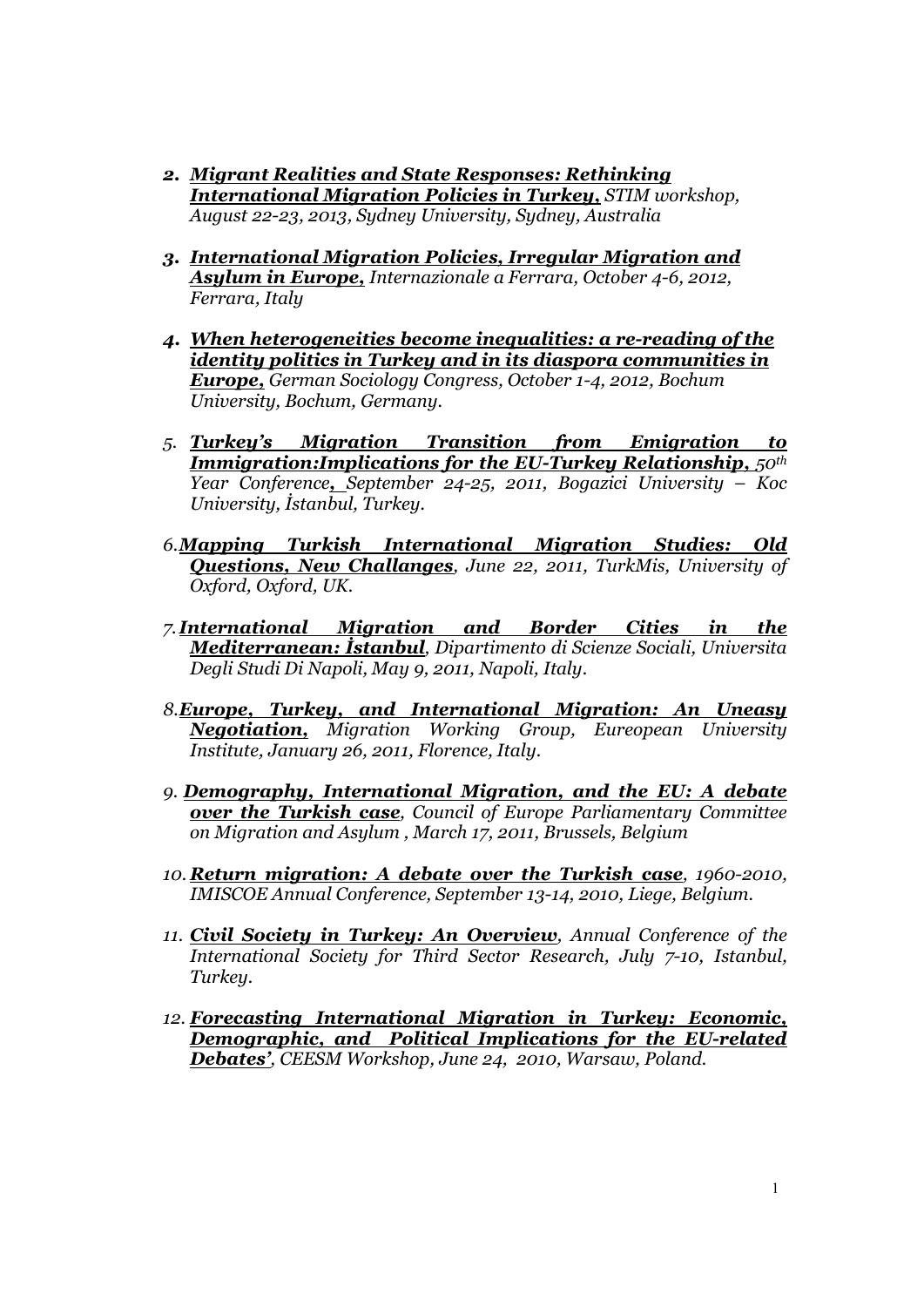- *13. Irregular Migration in Turkey and its Implications for the Mediterranean Basin, The 9th METU Conference on International Relations, May 20-22, 2010, Guzelyurt, Northern Cyprus.*
- *14. International Migration and Development in Turkey: An Overview, Conference on* Trans-Atlantic Perspectives on International Migration: Cross-Border Impacts and Socio-Political Responses, March 4- 5, 2010, UTSA, Texas, USA.
- *15. Conditions of Return Migration In Turkey, Conference on Migration During An Era of Restriction, November 4-7, 2009, University Of Texas At Austin, USA.*
- *16. Turkey's Irregular igration Systems And Resulting Migrant, Workshop on The Human Costs of Border Control in The Context Of EU Maritime Migration Systems, Insecure Borders, 25-27 October 2009, Amsterdam, Netherlands.*
- *17. Research on International Migration in Turkey, 1923-2009, MiReKoc Conference, Critical Reflections In Migration Research: Views From The South And The East, Koc University, October 7-9 2009, Istanbul, Turkey.*
- *18. Turkey and Irregular Migration, GMF Workshop on Irregular Migration in Libya and Other Me diterranean Countries, Libyan Academy of Science, 19-22 June 2008, Tripoli, Libya.*
- *19. Irregular Migration in Turkey: An Overview, CARIM Thematic Session on Irregular Migration, European University Institute, 6-7 July 2008, Florence, Italy.*
- *20. International Migration Debates within the Context of Turkey-European Union Relations, GMT Event, 29 May 2008, Berlin, Germany.*
- *21. Rethinking the transit migration in Turkey reality and representation in the creation of a migratory phenomenon, IMOSCOE Conference on Transit Migration in Europe, Koc University, 18-20 April 2008, İstanbul, Turkey.*
- *22. Notes on the Issues of International Migrant Remittances in Turkey, Conference on Migration, Remittances and Development, Foundation of Hassan II, 19-20 July 2007, Rabat, Morocco.*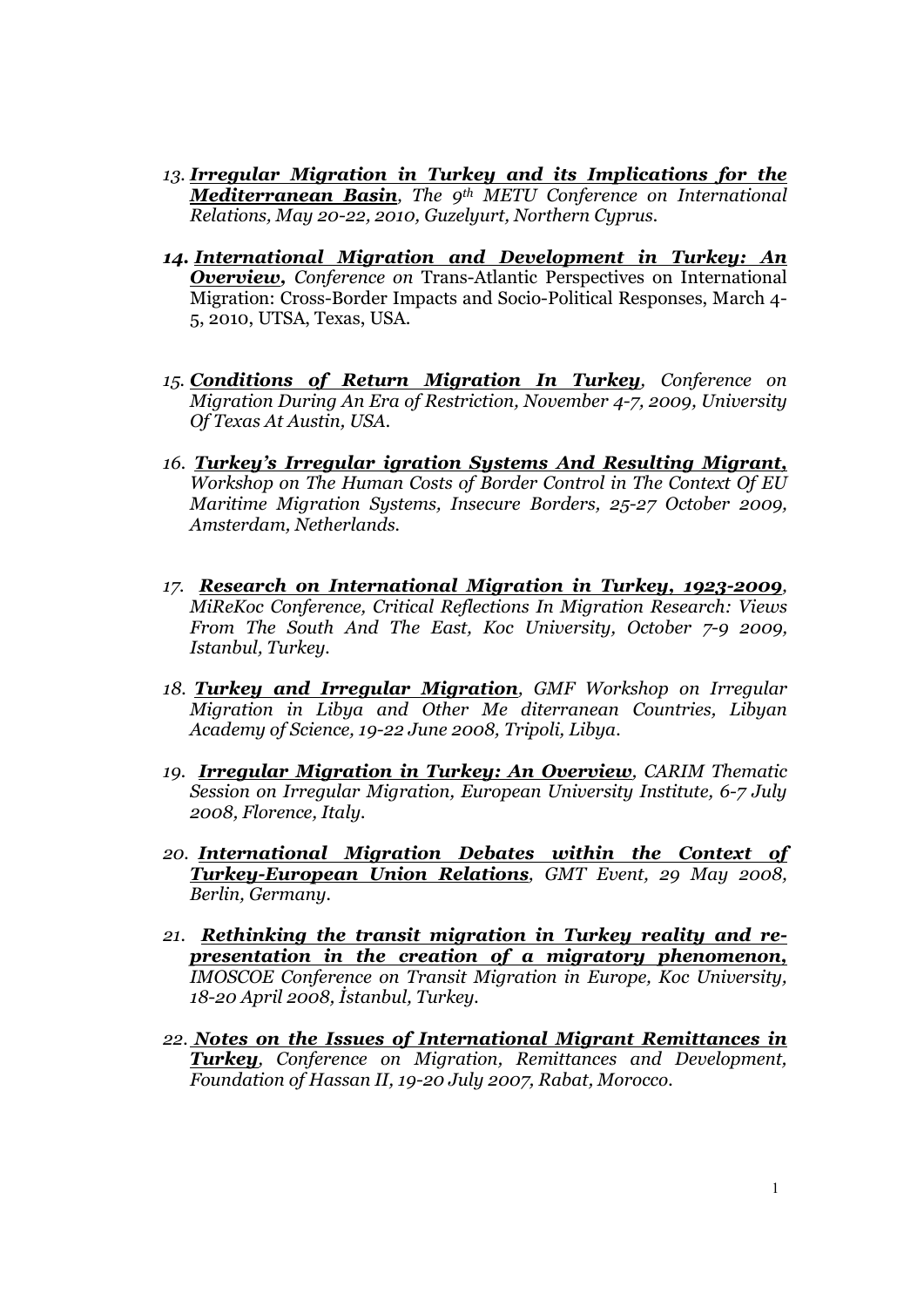- *23. How to Balance the Interests of Countries of Destination and Origin?–Debating over the Turkish Case, Conference on Migration and Labour, IOM and GTZ, 12 June 2007, Berlin, Germany.*
- *24. Migration and Development – Changing Paradigms: The Turkish Case, Conference on Migration and Development, IMEPO and OECD Development Center, 26-27 April 2007, Rhodes, Greece.*
- *25. The Politics of International Migration in Turkey: Building and Keeping a Nation in a Globalizing World, Oxford University Compas Lecture, 1 March 2007, Oxford, the U.K.*
- *26. Turkey's Europeanization Process and Civil Society: Towards a Differentiated Analysis, Conference on Europeanization and Transformation: Turkey in the Post-Helsinki Era, Koç University, 2-3 December 2005, Istanbul, Turkey.*
- *27. Transit Migration: an uncertain migration, Stockholm University, October 2005, Stockholm, Sweden.*
- *28. Migration From Turkey to Europe: A Debate of the Past, Present, and Future Within the Context of Turkey's EU Membership, IUSSP Population Conference, July 2005, Tours, France.*
- *29. Summer Institute on International Migration, Diversity and Cities of the Universiteit van Amsterdam, 15 June 2005, Amsterdam, the Netherlands.*
- *30. International Conference on Migration, Remittances and the Economic Development Sending Countries, The OECD and The Central Popular Bank Of Morocco, 23-25 February 2005, Marrakech, Morocco.*
- *31. Conference on EU-Turkey Relations: Perspectives from Turkey, Renner Institute, 25 November 2004, Vienna, Austria.*
- *32.Transit Migration Conference, Trans-it Project, University of Crete, 21-24 October 2004, Crete, Greece.*
- *33. Regional Conference on Migrants in Transit Countries, Council of Europe Meeting, 30 September -1 October 2004, Istanbul, Turkey.*
- *34.GCIM Regional Hearing for the Mediterranean and the Middle East, 13-14 September 2004, Cairo, Egypt.*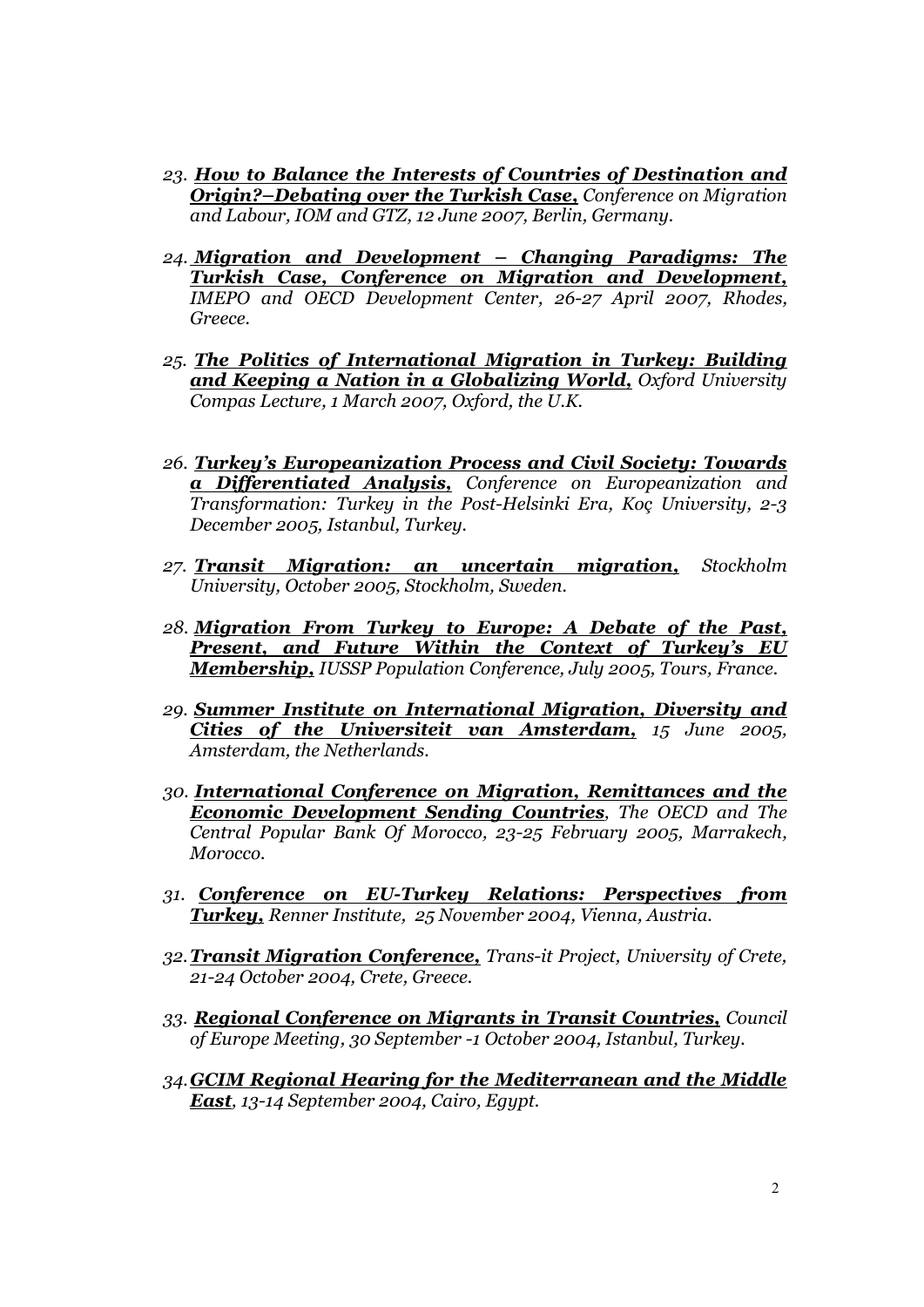- *35.2nd Pan-European Conference on EU Politics, 24-26 June 2004, Bologna, Italy.*
- *36.Mediterranean Programme, Fifth Mediterranean Social and Political Research Meeting, 24-28 March 2004, Florence and Montecatini Terme, Italy.*
- *37. 8th International Metropolis Conference, September 15-19, 2003, Vienna, Austria.*
- *38.Research Colloquium on Illegal and Irregular Migration Issues, Humboldt University, 12 November, 2002, Berlin, Germany.*
- *39.Centre for European Constitutional Law (CECL RIGAS NETWORK Project 7th Workshop, 10– 11 December 2001, Athens, Greece.*
- *40.IUSSP General Population Conference, 18-24 August 2001, Salvador, Brazil.*
- *41. International Conference on Citizenship, State, and Identity in a Globalizing World, 1-3 June, 2000, Ankara, Turkey.*
- *42.Conference on Push and Pull Factors of International Migration, 25-27 October 1999, Brussels, Belgium.*
- *43.Conference on Nationalism, Identity and Minor Rights, 16-19 September 1999, Bristol, UK.*
- *44.UNESCO Conference on International Migration, 16-19 August,1999, Warwick, UK.*
- *45.Researching Culture and Conference, 10-12 September 1999, London, UK.*
- *46.Conference on Contemporary Turkey, Challenges of Change, 20-21 June 1999, Tel Aviv, Israel.*
- *47. Conference on Religion and Human Rights, 14-16 March 1999, Sofia, Bulgaria.*
- *48.Conference on International Migration, Challenges for European Populations, 25-27 June 1998, Bare, Italy.*
- *49.Workshop on Migration and Sustainable Livelihood, 5-6 June 1998, Brigton, UK.*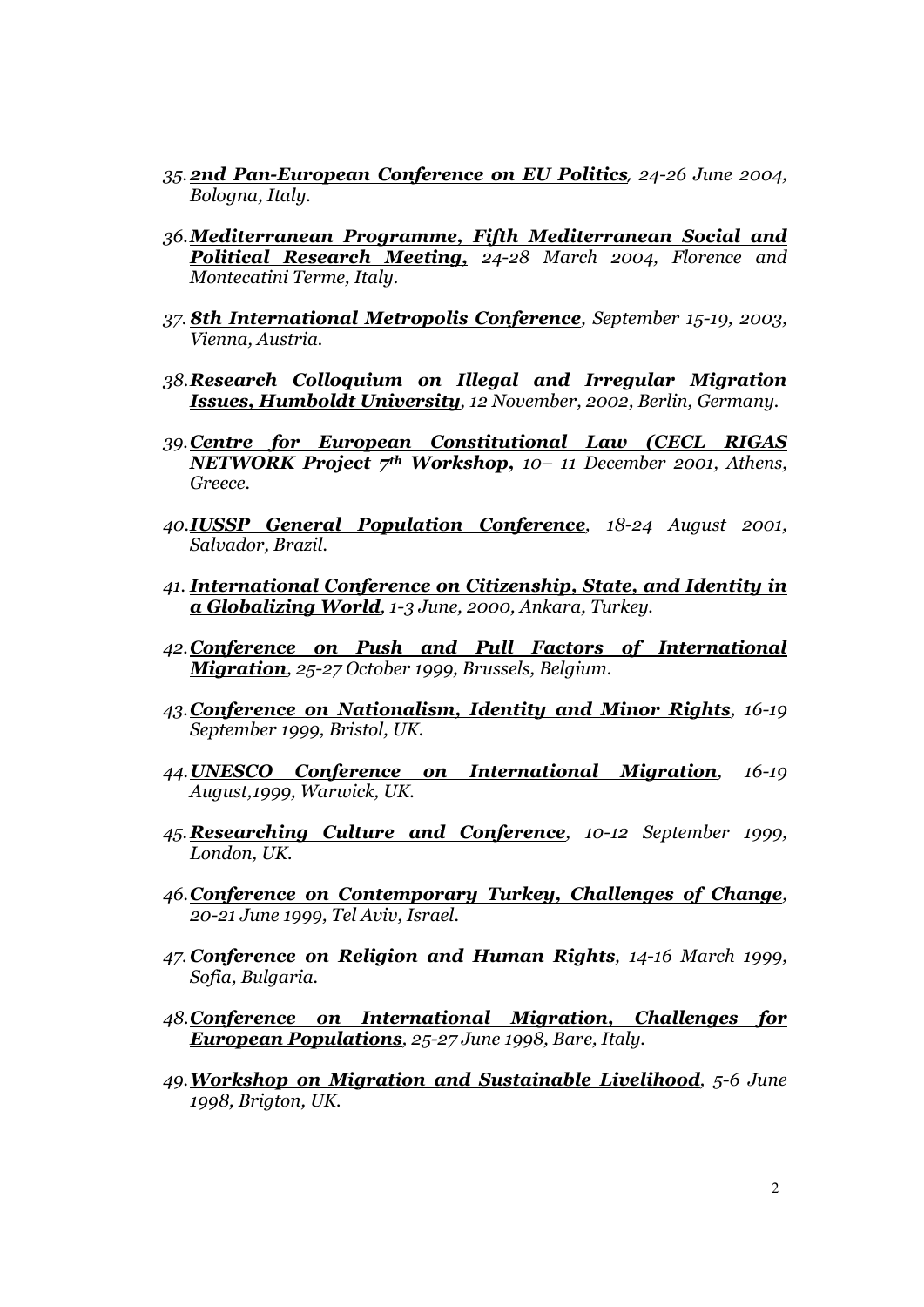- *50.XXIIIrd General Conference of the International Union for Scientific Study of Population (IUSSP), 11-17 October 1997, Beijing, PRC.*
- *51. International Migration Conference of the History Foundation, June 6-8, 1997, Bolu-Gerede, Turkey.*
- *52. IUSSP Conference on International Migration, May 7-10, 1997, Barcelona, Spain.*
- *53. Arab Regional Population Conference, December 8-12, 1996, Cairo, Egypt.*
- *54.Mediterranean Conference on Population, Migration and Development, October 15-17, 1996, Palma de Mallorca, Spain.*
- *55. Conference on New Urban Forms, New Housing Forms, July 2-5, 1996, Brisbane, Australia.*
- *56.Conference on Abortion Matters,, March 27-29, 1996, Amsterdam, the Netherlands.*
- *57. Euroconference on Social Policy in an Environment of Insecurity, November 8-11, 1995, Lisbon, Portugal.*
- *58. 4th Turkish National Science Conference, November 1-3, 1995, Ankara, Turkey.*
- *59.European Population Conference, 4-8 September 1995, Milan, Italy.*
- *60.Euroconference on Migration and Multiculturalism, August 30- September 2 1995, London, UK.*
- *61. NIDI EUROSTAT, Workshop on the Root Causes of International Migration, 14-16 December 1994, Luxemburg.*
- *62.UNHCR – Refugee Law Workshop, 16-18 November 1994, Ankara.*
- *63.IPSA XVI. World Congress, 21-25 August 1994, Berlin, Germany.*
- *64.Conference `Global Politics: Setting Agendas for the Year 2000', 25-27 July 1994, Nottingham Trent University, Nottingham, UK.*
- *65. XXIInd General Conference of the International Union for Scientific Study of Population (IUSSP), 24/08-01/09 1993, Montreal, Canada.*